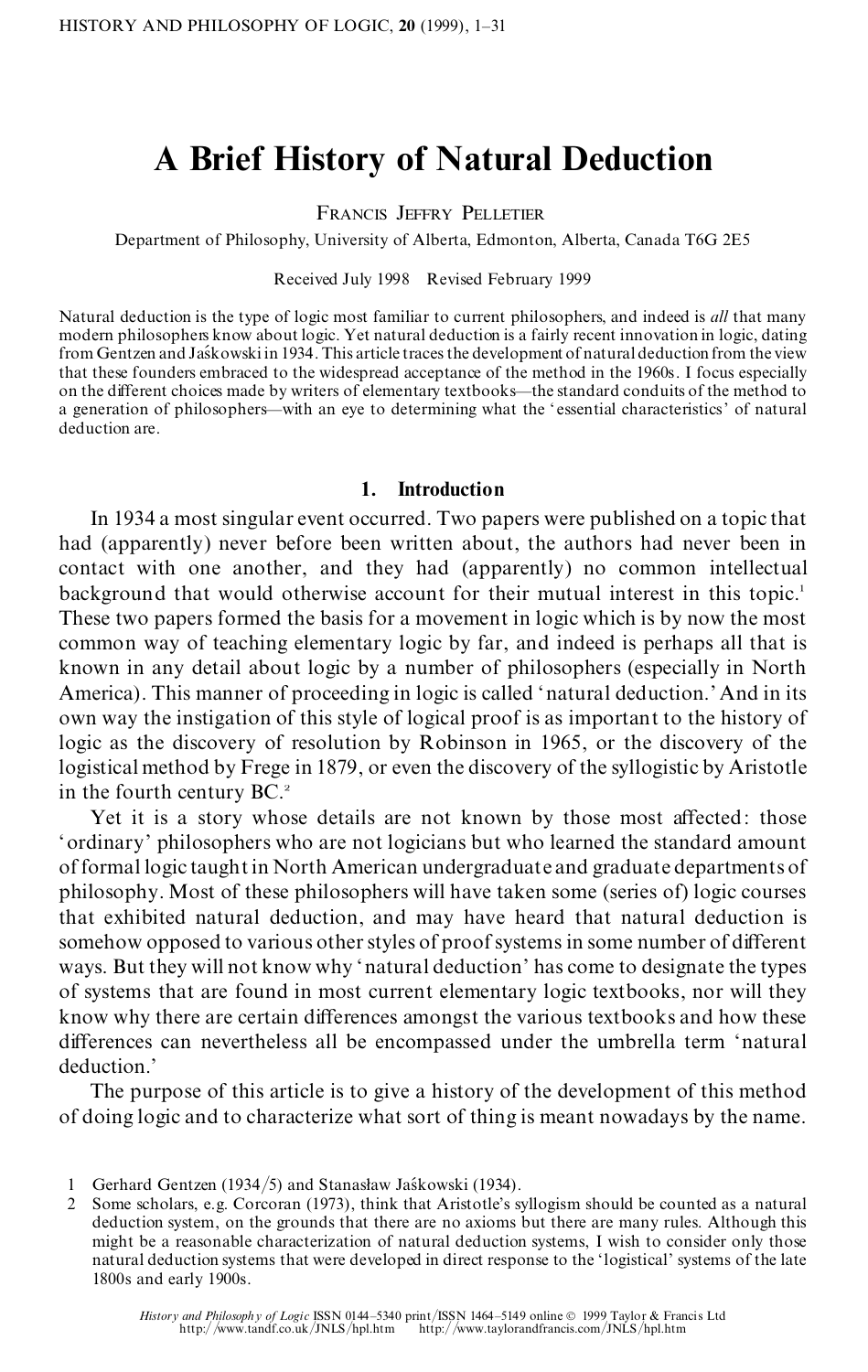My view is that the current connotation of the term functionsrather like a prototype: there is some exemplar that the term most clearly applies to and which manifests a number of characteristics. But there are other proof systems that differ from this prototypical natural deduction system and are nevertheless correctly characterized as being natural deduction.It is not clear to me just how many of the properties that the prototype exemplifies can be omitted and still have a system that is correctly characterized as a natural deduction system, and I will not try to give an answer. Instead I will focus on a number of features that are manifested to different degrees by the various natural deduction systems. My picture is that if a system ranks `low' on one of these features, it can 'make up for it' by ranking high on different features. And it is somehow an overall rating of the total mount of conformity to the entire range of these different features that determines whether any specific logical system will be called a natural deduction system. Some of these features stem from the initial introduction of natural deduction in 1934; but even more strongly, in my opinion, is the effect that elementary textbooks from the 1950s had. There were of course some more technical works that brought the notion of natural deduction into the consciousness of the logical world of the 1950s and 1960s. But I will argue that the 'ordinary philosopher' of the time would have been little influenced by these works and that the huge sway that natural deduction holds over current philosophy is mostly due to the textbooks of the 1950s. The history of how these textbooks came to contain the material they do is itself an interesting matter, and I aim to detail this development of what is by now the most universally accepted method (within philosophy) of `doing logic.'

### **2. The concept of `natural deduction'**

One meaning of 'natural deduction' focuses on the notion that systems employing it will retain the 'natural form' of first-order logic and will not restrict itself to any subset of the connectives nor any normal form representation. Although this is clearly a feature of the modern textbooks, we can easily see that such a definition is neither necessary nor sufficient for a logical system's being a natural deduction system. For, surely we can give natural deduction accounts for logics that have restricted sets of connectives, so it is not necessary. And we can have non-natural deduction systems  $(e.g.$  axiomatic systems) that contain all the usual connectives, so it is not sufficient.

Another feature of natural deduction systems, at least in the minds of some, is that they will have two rules for each connective: an introduction rule and an elimination rule. But again this can't be necessary, because there are many systems we happily call natural deduction which do not have rules organized in this manner. And even if we concocted an axiomatic system that *did* have rules of this nature, this would not make such a system become a natural deduction system. So it is not sufficient either.

A third feature in the minds of many is that the inference rules are `natural' or `pretheoretically accepted.' To show how widely accepted this feature is, here is what four elementary natural deduction textbooks across a forty year span have to say. Suppes (1957, viii) says: 'The system of inference... has been designed to correspond as closely as possible to the author's conception of the most natural techniques of informal proof.' Kalish and Montague (1964, 38) say that these systems `are said to employ *natural deduction* and, as this designation indicates, are intended to reflect intuitive forms of reasoning.' Bonevac (1987, 89) says: 'we'll develop a system designed to simulate people's construction of arguments... it is natural in the sense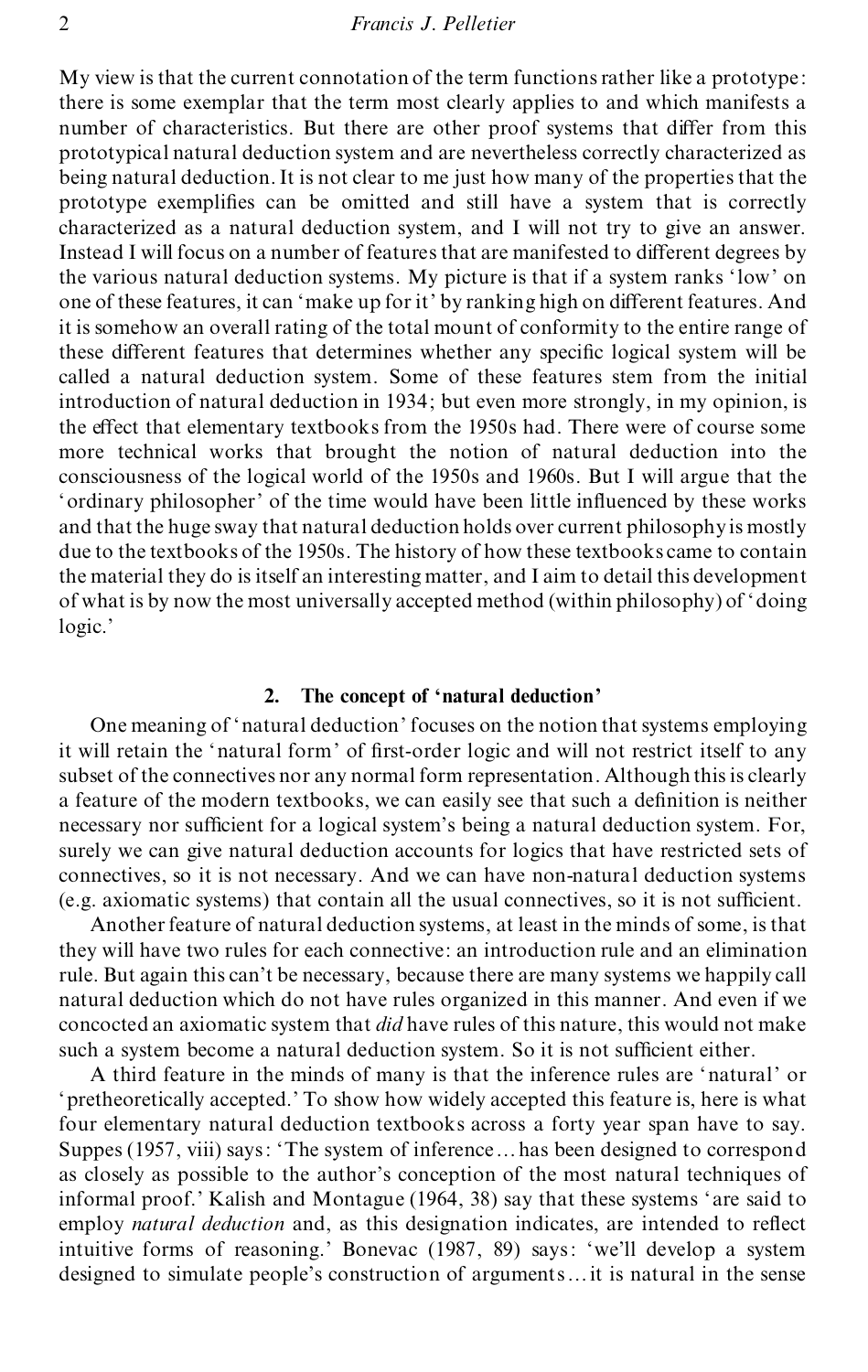that it approaches ... the way people argue.' And Chellas (1997, 134) says 'Because the rules of inference closely resemble patterns of reasoning found in natural language discourse, the deductive system is of a kind called *natural deduction*.' These authors are echoing Gentzen (1934/35, 74), one of the two inventors of natural deduction: 'We wish to set up a formalism that reflects as accurately as possible the actual logical reasoning involved in mathematical proofs.'

But this also is neither necessary nor sufficient. An axiom system with only modus ponens as a rule of inference obeys the restriction that all the rules of inference are `natural', yet no one wants to call such a system `natural deduction,' so it is not a sufficient condition. And we can invent rules of inference that we would happily call natural deduction even when they do not correspond to particularly normal modes of thought(such as is often done in modal logics, many-valued logics,relevant logics, and other non-standard logics).

As I have said, the notion of a rule of inference 'being natural' or 'pretheoretically accepted' is often connected with formal systems of natural deduction; but as I also said, the two notions are not synonymous or even co-extensive. This means that there is an interesting area of research open to those who wish to investigate what `natural reasoning' is in ordinary, non-trained people. This sort of investigation is being carried out by a group of cognitive scientists, but their results are far from universally accepted (see Johnson-Laird and Byrne, 1991; Rips 1995).

There is also a history to the notion of 'natural deduction', and that history together with the way it was worked out by authors of elementary textbooks will accountfor our being drawn to mentioning such features of natural deduction systems and will yet also account for our belief that they are not definitory of the notion.

## **3. Jas**!**kowski and Gentzen**

In his 1926 seminars, Jan Łukasiewicz raised the issue that mathematicians do not construct their proofs by means of an axiomatic theory (the systems of logic that had been developed at the time) but rather made use of other reasoning methods; especially they allow themselves to make 'arbitrary assumptions' and see where they lead. Łukasiewicz issued the challenge for logicians to develop a logical theory that embodied this insight but which yielded the same set of theorems as the axiomatic system than in existence. The challenge was taken up to Stanisław Jaśkowski, culminating in his  $(1934)$  paper. This paper develops a method—indeed, two methods—for making 'arbitrary assumptions' and keeping track of where they lead and for how long the assumptions are in effect.<sup>3</sup> One method is graphical in nature, drawing boxes or rectangles around portions of a proof; the other method amountsto tracking the assumptions and their consequences by means of a book-keeping annotation alongside the sequence of formulas that constitutes a proof. In both methods the restrictions on completion of subproofs (as we now call them) are enforced by restrictions on how the boxes or book-keeping annotations can be drawn. We would now say that Jaskowski's system had two subproof-introduction methods: conditional-proof (conditional-introduction) and reductio ad absurdum (negation elimination). It also had rules for the direct manipulation of formulas (e.g. Modus Ponens). After formulating his set of rules. Jaskowski remarks (p. 238) that the system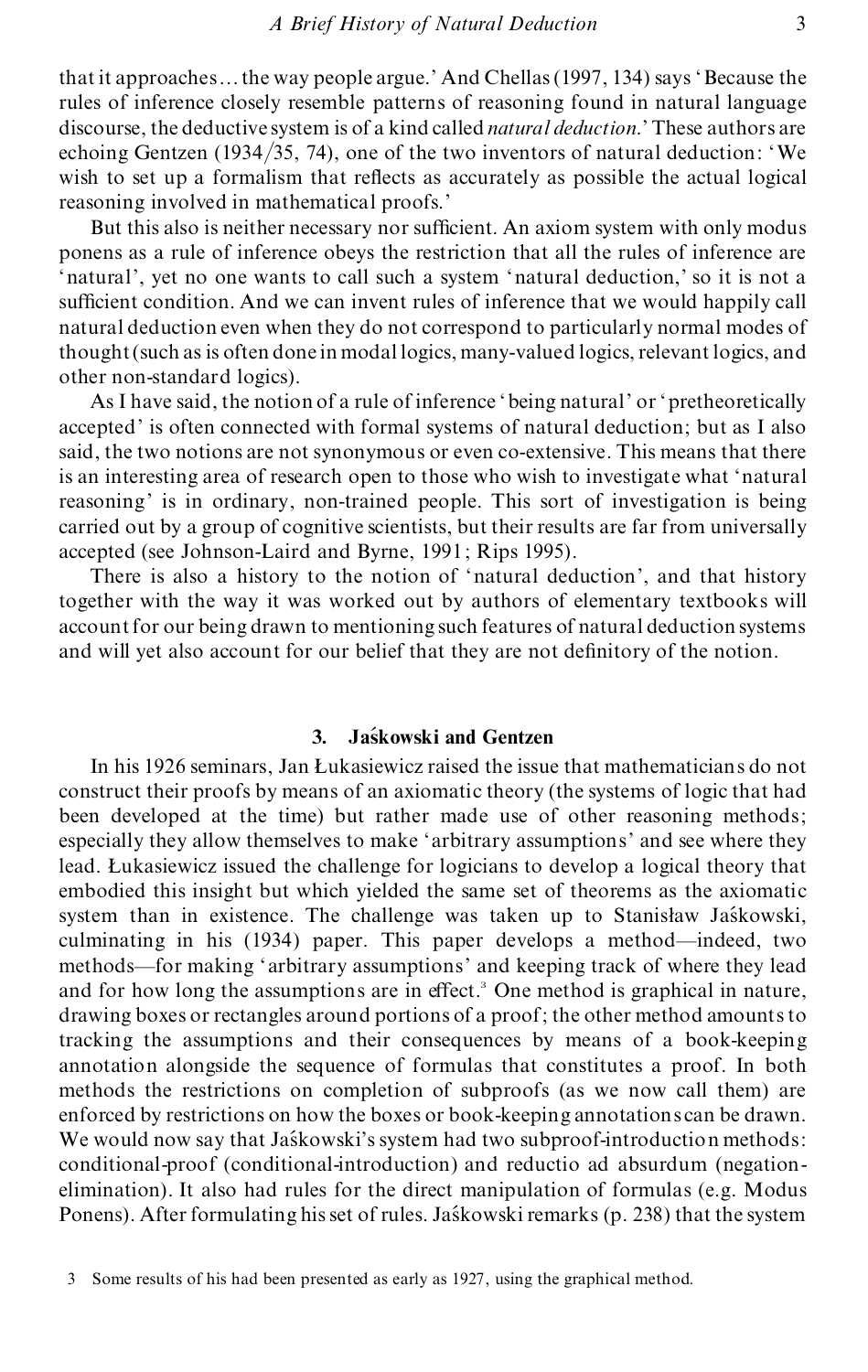`has the peculiarity of requiring no axioms' but that he can prove it equivalent to the established axiomatic systems of the time. (He shows thisfor various axiom systems of èukasiewicz, Frege and Hilbert). he also remarks (p. 258) that his system is `more suited to the purposes of formalizing practical [mathematical] proofs' than were the then-accepted system, which are `so burdensome that [they are] avoided even by the authors of logical [axiomatic] systems.' Furthermore, 'in even more complicated theories the use of [the axiomatic method] would be completely unproductive.' Given all this, one could say that Jaskowski was the inventor of natural deduction as a complete logical theory.

Working independently of Łukasiewicz and Jaskowski, Gerhard Gentzen published an amazingly general and amazingly modern-sounding two-part paper in  $1934/35$ . Gentzen's opening remarks are:

My starting point was this: The formalization of logical deduction, especially as it has been developed by Frege, Russell, and Hilbert, is rather far removed from the forms of deduction used in practice in mathematical proofs. Considerable formal advantages are achieved in return.

In contrast, I intended first to set up a formal system which comes as close as possible to actual reasoning. The result was a `*calculus of natural deduction*' (`NJ ' for intuitionist, 'NK' for classical predicate  $logic)$ ...

Like Jaskowski, Gentzen sees the notion of making an assumption to be the leading idea of his natural deduction systems:

 $\ldots$  the essential difference between NJ-derivations and derivations in the systems of Russell, Hilbert, and Heyting is the following: In the latter systems true formulae are derived from a sequence of `basic logical formulae' by means of a few forms of inference. Natural deduction, however, does not, in general, start from basic logical propositions, but rather from assumptions to which logical deductions are applied. By means of a later inference the result is then again made independent of the assumption.

These two founding fathers of natural deduction were faced with the question of how this method of 'making an arbitrary assumption and seeing where it leads' could be represented. As remarked above, Jaskowski gave two methods. Gentzen also contributed a method, and there is one newer method. All of the representational methods used in today's natural deduction system are variants on one of these four.

To see the four representations in use let's look at a simple propositional theorem:  $((P \supset Q) & (P \supset R) \supset (P \supset R))$ <sup>\*</sup> Since the main connective is a conditional, the most likely strategy will be to prove it by a rule of conditional introduction.But to apply this rule one must have a subproof that assumes the conditional's antecedent and ends with the conditional's consequent. All the methods will follow this strategy; the differences among them concern only how to represent the strategy. In Jaskowski's graphical method, each time an assumption is made itstarts a new portion of the proof

<sup>4</sup> Jaskowski's language contained only conditional, negation, and universal quantifier, so the use of  $\&$ here is a certain liberty. But it is clear what his method would do if & were a primitive. I call the rule of  $&$ -elimination 'simplification'.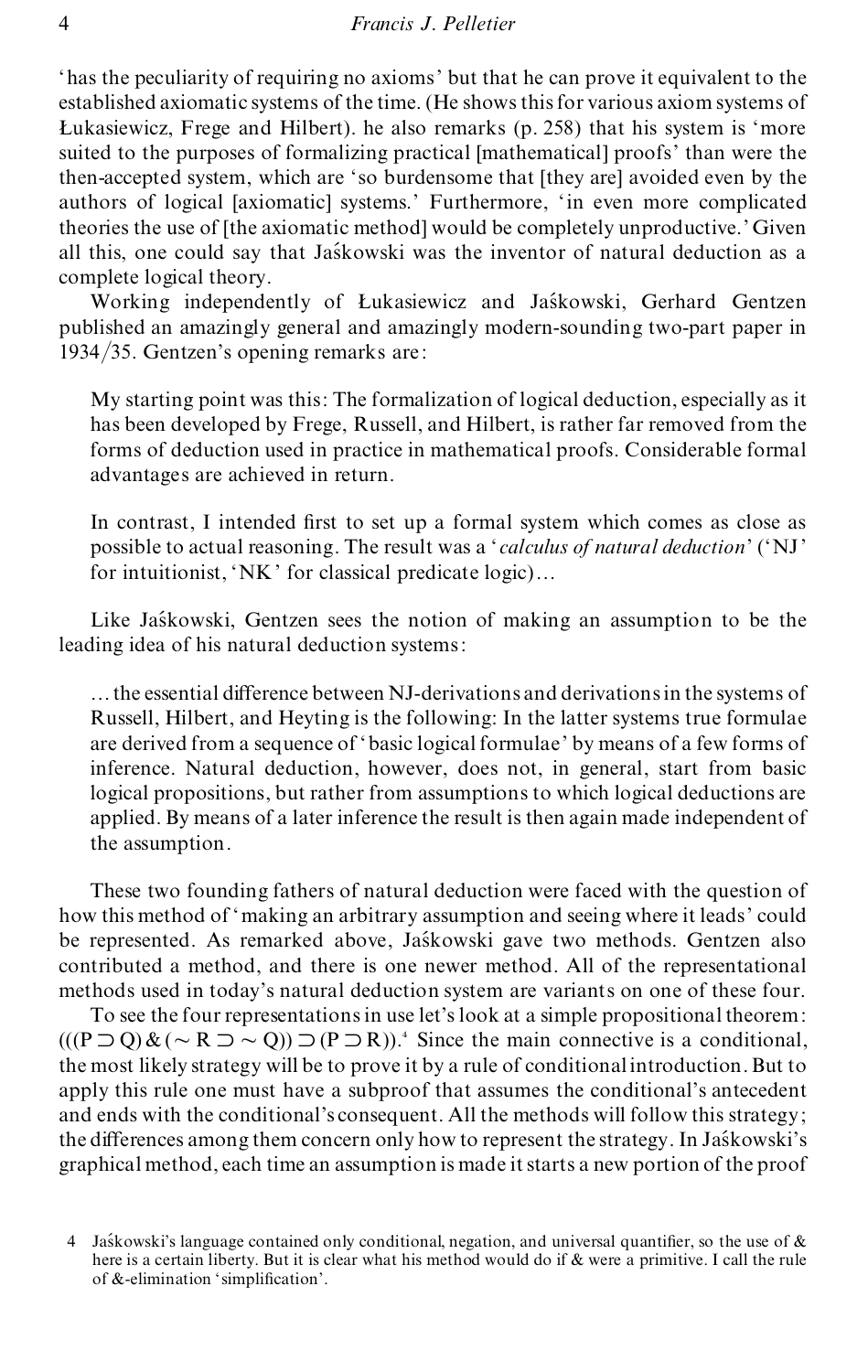which is to be enclosed with a rectangle (a 'subproof'). The first line of this subproof is the assumption $\dots$  in the case of trying to apply conditional introduction, the assumption will be the antecedent of the conditional to be proved and the remainder of this subproof will be an attempt to generate the consequent of that conditional.If this can be done, then Jaskowski's rule *conditionalization* says that the conditional can be asserted as proved *in the subproof level of the box that surrounds the one just completed*. So the present proof will assume the antecedent,  $((P \supset Q) & (N \supseteq Q))$ , thereby starting a subproof trying to generate the consequent,  $(P \supset R)$ . But this consequent itself has a conditional as main connective, and so it too should be proved by conditionalization with a yet-further-embedded subproof that assumes its antecedent, P, and tries to generate its consequent, R. As it turns out, this subproof calls for a yet further embedded subproof using Jaskowski's *reductio ad absurdum*.



Supposition Supposition 1, Repeat 3, Simplification 2.4 Modus Ponens 3, Simplification Supposition 6, Repeat 7,8 Modus Ponens 5. Repeat 7-10 Reductio ad Absurdum 2-11 Conditionalization 1-12 Conditionalization

To make the ebb and flow of assumptions coming into play and then being `discharged' work, one needs restrictions on what formulas are available for use with the various rules of inference. Using the graphical method, Jaskowski mandated that any 'ordinary rule' (e.g. Modus Ponens) is to have all the formulas required for the rule's applicabilitybe in the same rectangle.If the relevant formulas are not in the right scope level, Jaskowski has a rule that allows lines to be repeated from one scope level into the next most embedded rectangle, but no such repetitions are allowed using any other configuration of the rectangles. The 'non-ordinary' rules of Conditionalization and Reductio require that the subproof that is used to justify the rule's applicabilitybe immediately embedded one level deeper than the proposed place to use the rule. There are also restrictions that make each rectangle, once started, be completed before any other, more inclusive, rectangles can be completed. We need not go into these details here. A formula is proved only 'under certain suppositions' unless it is outside of any boxes, in which case it is a theorem—as the above demonstration proves about line  $#13.$ 

This graphical method was streamlined somewhat by Fitch (1952), as we will see in more detail below, and proofs done in this manner are now usually called `Fitch diagrams.' (Fitch does not have the whole rectangle, only the left vertical line; and he draws a line under the first formulae of a subproof to indicate explicitly that it is an assumption for that subproof.) This method, with some slight variations, was then followed by Copi (1954), Anderson and Johnstone (1962), Kalish and Montague (1964), Thomason (1970), Leblanc and Wisdom (1972), Kozy (1974), Tapscott (1976), Bergmann *et al*. (1980), Klenk (1983), Bonevac (1987), Kearns (1988), Wilson (1992), and many others.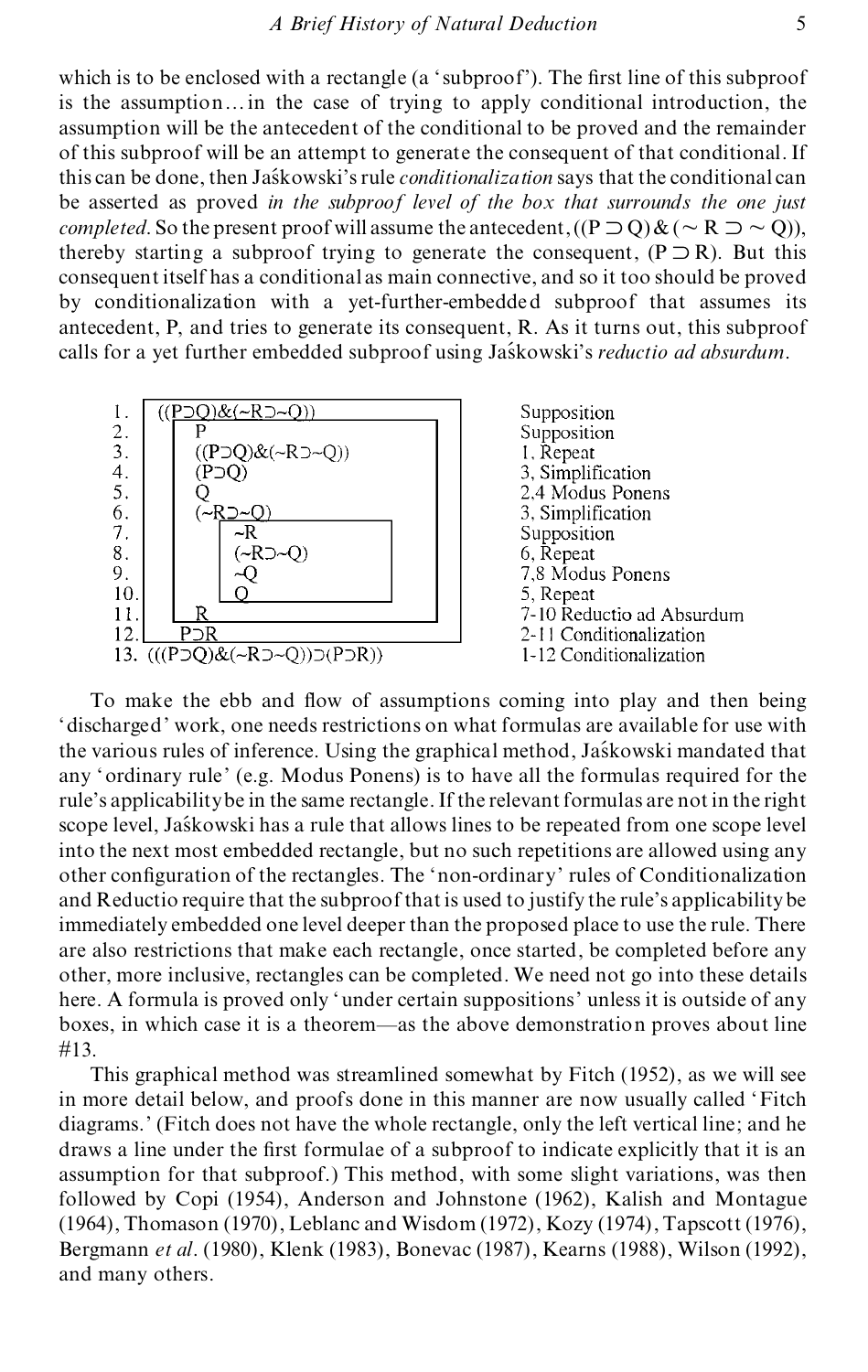Jaskowski's second method (which he had hit upon somewhat later than the graphical method) was to make a numerical annotationon the left-side of the formulas in a proof. This is best seen by example; and so we will re-present the previous proof. but a few things were changed by the time Jaskowski described this method. First, he changed the statements of various of the rules and he gave them new names: Rule I is now the name for making a supposition, Rule II is the name for conditionalization, Rule III is the name for modus ponens, and Rule IV isthe name for reductio ad absurdum. (Rules V, VI, and VII have to do with quantifier elimination and introduction).<sup>5</sup> Some of the details of these changes to the rules are such that it is no longer required that all the preconditions for the applicability of a rule of inference must be in the same 'scope level' (in the new method this means being in the same depth of numerical annotation), and hence there is no longer any requirement for a rule of repetition. To indicate that a formula is a supposition, Jaskowski now prefixes it with `*S*'.

| $S((P\supset Q)\&(\sim R\supset \sim Q))$<br>1.1.                          |            |
|----------------------------------------------------------------------------|------------|
| (P⊃O)<br>2.1.                                                              | &E 1       |
| (~R⊃~Q)<br>3.1.                                                            | &E 1       |
| S P<br>4.1.1.                                                              |            |
| 5.1.1.                                                                     | III $4.2$  |
| $S \sim R$<br>6.1.1.1.                                                     |            |
| 7.1.1.1.<br>$\sim$                                                         | III $6,3$  |
| 8.1.1.                                                                     | IV $5,7,6$ |
| P⊃R<br>9.1.                                                                | II 4.8     |
| $((P \supset Q) \& (\neg R \supset \neg Q)) \supset (P \supset R))$<br>10. | II 1.9     |

It can be seen that this second method is very closely related to the method of rectangles. (And much easier to typeset!) Its only real drawback concerns whether we can distinguish different subproofs which are at the same level of embedding. A confusion can arise when one subproof is completed and then another started, both at the same level of embedding. In the graphical method there will be a closing of one rectangle and the beginning of another, but here it could get confused. Jaskowski's solution is to mark the second such subproof as having  $2'$  as its rightmost numerical prefix. This makes numerals be superior to using other symbols in this role, such as an asterisk. As we will see in section 5, this representational method was adopted by Quine (1950a), who used asterisks rather than numerals thus leading to the shortcoming just noted.

One reason that this book-keeping method of Jaskowski did not become more common is that Suppes (1957) introduced a method (which could be seen as a variant on the method, but which I think is different enough in both its appearance and in its metalogical properties that it should be called a distinct method) using the line numbers of the assumptions which any given line in the proof depended upon, rather than asterisks or arbitrary numerals.In thisthird method,when an assumption is made its line number is put in set braces to the left of the line (its `dependency set'). The application of 'ordinary rules' such as  $\&$  E and Modus Ponens make the resulting formula inherit the union of the dependencies of the lines to which they are applied, whereas the 'scope changing' rules like  $\supset I$  and Reductio delete the relevant assumption's line number from the dependencies. In this way, the `scope' of an

<sup>5</sup> For purposes of the example we continue attributing a rule of  $\&$ -elimination to Jaskowski, even though he did not have & in his system.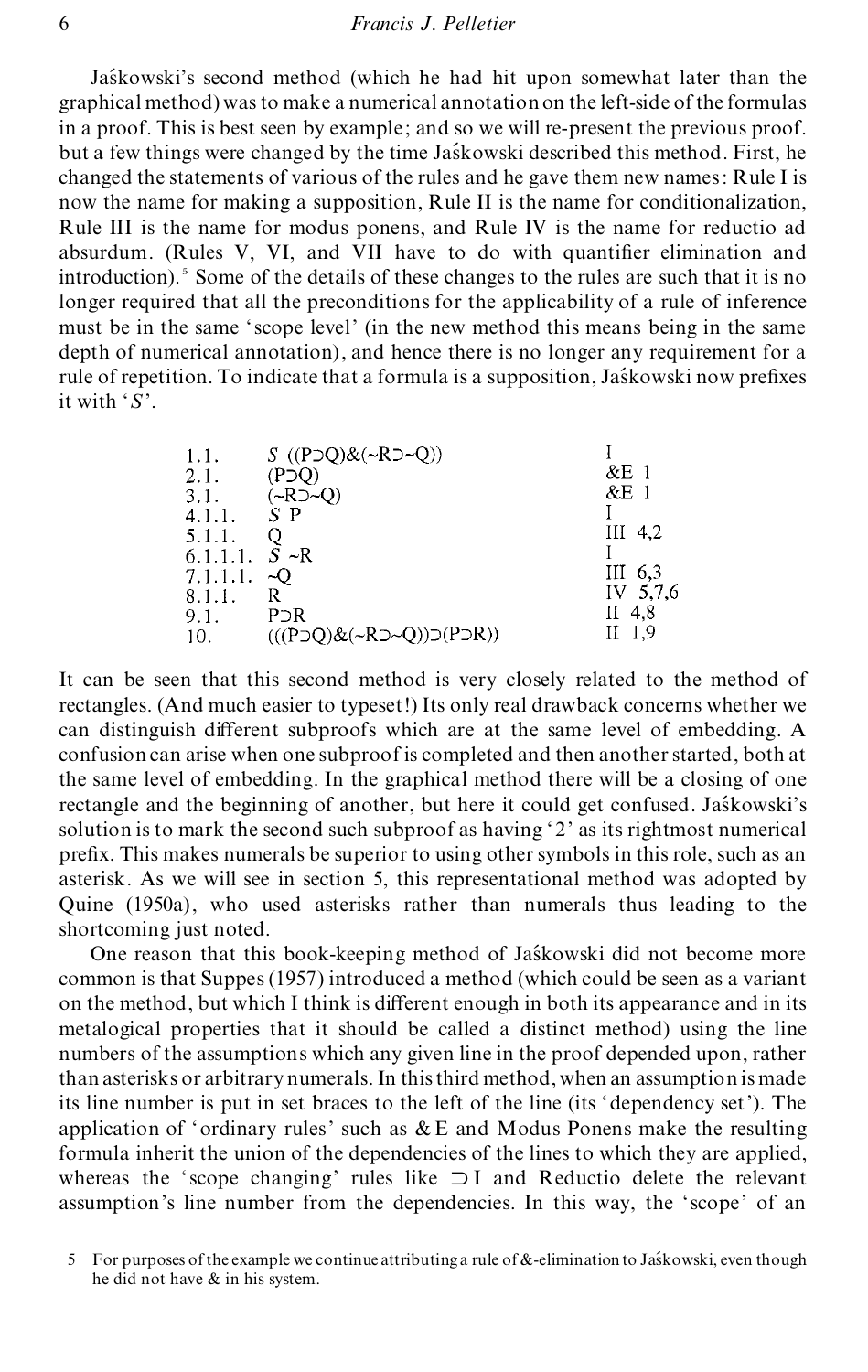assumption is not the continuoussequence of lines that occurs until the assumption is discharged by a  $\supset I$  or  $\sim I$  rule, but rather consists of just those (possibly noncontiguous) lines that 'depend upon' the assumption. Without using Suppes's specific rules, we can get the flavour of this style of representation by presenting the above theorem as proved in a Suppes-like manner.

| $\{1\}$   |     | $((P \supset Q) \& (\sim R \supset \sim Q))$                         |                 |
|-----------|-----|----------------------------------------------------------------------|-----------------|
| ${1}$     | 2.  | $(P \supset Q)$                                                      | $&E$ 1          |
| ${1}$     | 3.  | $(\sim R$ $\sim$ $\sim$ $\sim$ $\sim$                                | $&E$ 1          |
| ${4}$     | 4.  | P                                                                    |                 |
| $\{1,4\}$ |     |                                                                      | DE 4.2          |
| ${6}$     | 6.  | ~R                                                                   |                 |
| ${1,6}$   | 7.  | $\sim$                                                               | $DE$ 6.3        |
| ${1,4}$   | 8.  | R                                                                    | Reductio 5,7,6  |
| $\{1\}$   | 9.  | P⊃R                                                                  | $\supset I$ 4,8 |
| ø         | 10. | $(((P \supset Q) \& (\sim R \supset \sim Q)) \supset (P \supset R))$ | $DI$ 1.9        |
|           |     |                                                                      |                 |

The appearance of the empty set as the dependency set for line 10 shows that it is a theorem. This method seems much superior to the other book-keeping method, and must have seemed so to other writers since they adopted this method rather than the Jaskowski way. Some version of Suppes's style of proof was adopted by Lemmon (1965), Mates (1965), Pollock (1969), Myro *et al*. (1987), Bohnert (1977), Chellas (1997) and many others.

The fourth method was presented by Gentzen. Proofs in the N calculi (the natural deduction calculi) are given in a tree format with sets of formulas appearing as nodes of the tree. The root of the tree is the formula to be proved, and the `suppositions' are at the leafs of the tree. The following is a tree corresponding to the example we have been looking at, although it should be mentioned that Gentzen's rule for indirect proofs first generated  $\perp$  ('the absurd proposition') from the two parts of a contradiction, and then generated the negation of the relevant assumption.



The lines indicate a transition from the upper formula(s) to the one just beneath the line, using the rule of inference indicated to the right of the lower formula. (We might replace these horizontal lines with vertical or splitting lines to more clearly indicate tree-branches, and label these branches with rule of inference responsible, and the result would look even more tree-like). Gentzen uses the numerals on the leafs as a way to keep track of subproofs. Here the main antecedent of the conditional to be proved is entered (twice, since there are two separate things to do with it) with the numeral  $1'$ , the antecedent of the consequent of the main theorem is entered with numeral `2', and the formula  $\sim R$  (to be used in the reductio part of the proof) is entered with numeral `3'. When the relevant rule `scope changing' is applied (indicated by citing the numeral of that branch as part of the citation of the rule of inference, in parentheses) this numeral gets 'crossed out', indicating that this subproof is finished.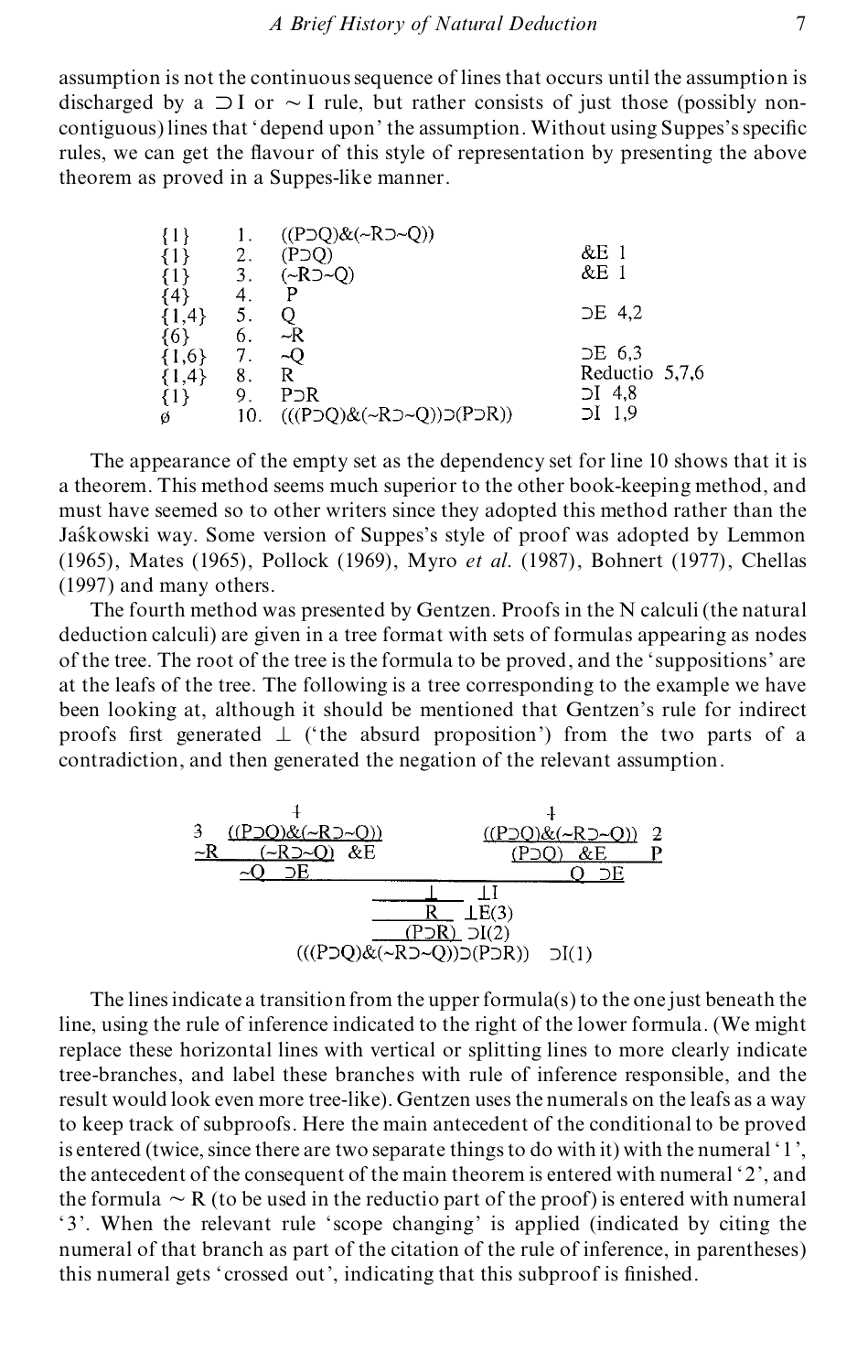As Gentzen remarks, very complex proofs show that 'the calculus N lacks a certain formal elegance' because of the book-keeping matters. However, he says, this has to be put against the following advantages of N systems (p. 80):

 $(1)$  A close affinity to actual reasoning, which had been our fundamental aim in setting up the calculus.

(2) In most cases the derivations for true formula are *shorter* in our calculus than their counterparts in the logistic calculi. This is so primarily because in logistic derivations one and the same formula usually occurs a number of times (as part of otherformulae),whereasthis happensonly very rarely in the case of N-derivations.  $(3)$  The designations given to the various inference figures [rules of inference] make it plain that our calculus is remarkably *systematic*. To every logical symbol belongs precisely one inference figure which 'introduces' the symbol—as the terminal symbol [main connective] of a formula—and one which 'eliminates' it.

The Gentzen tree method did not get used much in elementary logic books, with the exception of Curry, 1963 (who said his book was for `graduate students of philosophy') and van Dalen, 1980 (which is for advanced undergraduates in mathematics). But the method enjoyed some play in the more technical works on natural deduction, especially Prawitz (1965) and the many works of Curry. It is also used when comparisons are made to other styles of proving in various of the Russian works (e.g. Maslov (1969) and Mints (1997)). But even in works expanding on Gentzen, it is far more common to use his sequent calculusthan his natural deduction systems. (See section 11). In any case, this method of representing natural deduction proofs is not at all common any more.

Gentzen's was the first use of the term 'natural deduction' to describe logical systems, and therefore it is only natural that his characterization would strongly influence what is to be given the title in any future use of the term. But it is not correct to say, for instance, that all natural deduction systems must contain precisely the specific rules that Gentzen proposed, for we know that there are many different ways to posit the rules of inference that lead to the same effect. Nor is it even correct to say that a natural deduction system cannot contain axioms. In fact, Gentzen's own formulation of NK, the natural deduction system for classical logic, was obtained by taking the intuitionistic NJ system and adding all instances of  $(\Psi \lor \neg \Psi)$  as 'basic formulae' (axioms). ' He remarks that he could have equivalently added double negation elimination as a further rule, but that such an elimination of *two* negations at once violated his notion of admissibility of rules. (Modern treatments of natural deduction do not normally have these scruples about admissibility of rules).

In this same article, Gentzen also introduced another type of proof system: the sequent calculus. This is a topic to which we shall return in section 11.

## **4. Nine choice points in natural deduction systems**

In the next sections we will see how the Jaskowski/Gentzen goal of employing natural deduction proof systems rather than `logistical' (axiomatic) systems came to

<sup>6</sup> And so I would say that the characterization of `natural deduction' as being directly opposed to `having axioms' (e.g. by Corcoran 1973, 192) cannot be quite correct.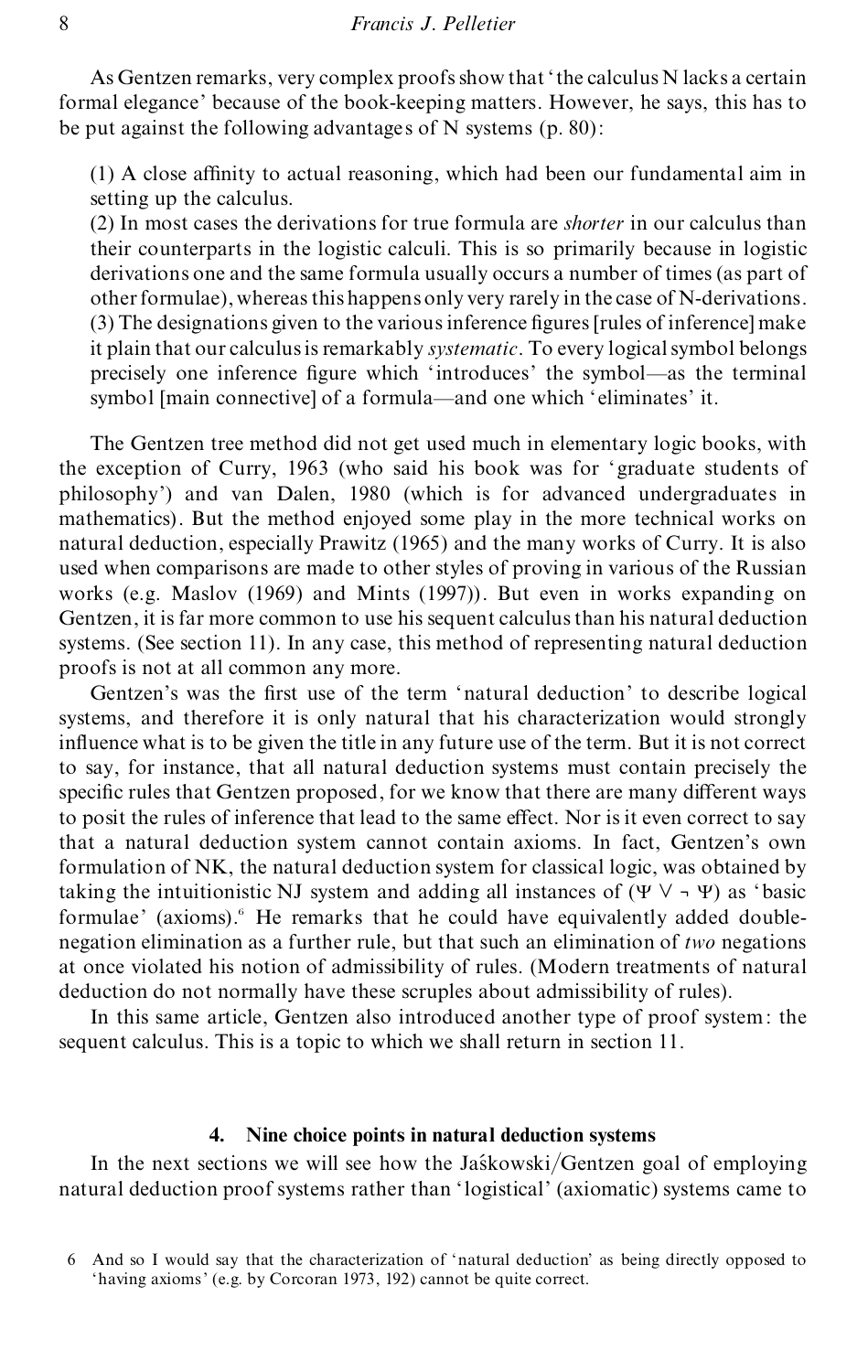pass into the teaching of logic to generations of (mostly North American<sup> $\tau$ </sup>) philosophy and mathematics students. But first, with an eye to bringing some order to the bewilderingly diverse array of details in the different systems, in this sub-section I will lay out some 'choice points' that are differently followed by our different authors. It is perhaps because there is such an array of differing options chosen by authors within the general natural deduction framework that it is so difficult to give an unambiguously straightforward set of necessary and sufficient conditions for a proof system's being correctly called a natural deduction system.

Before recounting the various choices available to a developer of natural deduction systems, let me impose a matter of terminology. I will use the introduction and elimination rule-names ( $\supset I$ ,  $\&$  E,  $\forall I$  and so on) in the way that Gentzen uses them, with the exception of the negation rules. Without deviating too much from Gentzen, but being more in line with the later developments, we will use the negation introduction and elimination rules as follows:

From  $\sim \sim \phi$  infer  $\phi$  ( $\sim$  E)

From an immediately embedded subproof  $[\phi \dots \Psi \dots \sim \Psi]$ , infer  $\sim \phi$  ( $\sim I$ )

(The last rule, requiring the demonstration that an assumption of  $\phi$  leads to a contradiction, will recognized as a negation-introducing version of Reductio ad Absurdum, while the first is Double Negation elimination). Some of our writers use different names for the same rules, as for example Modus Ponens (MP) for  $\supset E$ ; while others call somewhat different rules by Gentzen's names. And there are a number of other rules that have been proposed.<sup>8</sup> One particularly important difference concerns the quantifier rules, especially the elimination of the existential quantifier. I will discuss this soon, as one of the major choice points.In this discussion I will distinguish a rule of Existential Instantiation (EI) from Gentzen's Existential Elimination ( $\exists E$ ).

All the systems we will consider below have a rule of  $\supset I$ , which introduces a conditional formula *if* one has an immediately-embedded subproof that assumes the antecedent of the conditional and ends with the consequent of the conditional.<sup>9</sup> This means that all these systems have a mechanism by means of which an assumption can be made, and they all have some means of keeping track of the `scope' of an assumption (that is, a way of demarcating a subproof from the one that encompasses it, and to demarcate two separate and independent subproofs both of which are encompassed by the same subproof). This much is common to all, although the rule I might be called CP (`conditional proof') or Cd (`conditional derivation'), etc. and although the ways of demarcating distinct subproofs may differ. We have already seen, from Jaskowski, Suppes, and Gentzen, four basic methods of representing proofs and

<sup>7</sup> At the time, British philosophy schools, and those heavily influenced by them, tended instead to study `philosophy of logic` as presented by Strawson (1952). Those who studied logic on the Continent during this period mostly worked in the axiomatic framework.

<sup>8</sup> Gentzen did not have  $a \equiv (material \, equivalence)$  in his language. Many of the more recent authors do, and therefore have rules governing its use, but we will not remark on this further.

<sup>9</sup> But as I remarked above in section 1, we could have a natural deduction system *without* a conditional and hence with no rule  $\supset I$ . For example, we could have 'nand' ( $\Phi \uparrow \Psi$ ) as the only connective. An appropriate rule of  $\uparrow$  I might be: if from the assumption of  $\Phi$  one can derive ( $\Psi \uparrow \Psi$ ), then in the next outer scope we can conclude ( $\Phi \uparrow \Psi$ ) by  $\uparrow I$  [and a symmetrical form that assumes  $\Psi$ , derive ( $\Phi \uparrow \Phi$ ) and concludes( $\Phi \uparrow \Phi$ )]. A rule of  $\uparrow$  E might be: from ( $\Phi \uparrow \Psi$ ) and  $\Phi$ , infer ( $\Psi \uparrow \Psi$ ) [and a symmetrical form that eliminates from the other side]. And probably a sort of reductio rule will be desired: if from the assumption of  $(\Phi \uparrow \Phi)$  we can infer both  $\Psi$  and  $(\Psi \uparrow \Psi)$ , then on the next outer scope we can infer  $\Phi$ . It can be seen that the  $\uparrow$  I and reductio rules are of the natural deduction sort because they involve the construction of a subproof and the subproof involves making an assumption. See also Price (1962) for natural deduction rules for Sheffer strokes and a discussion of the issues involved in constructing them.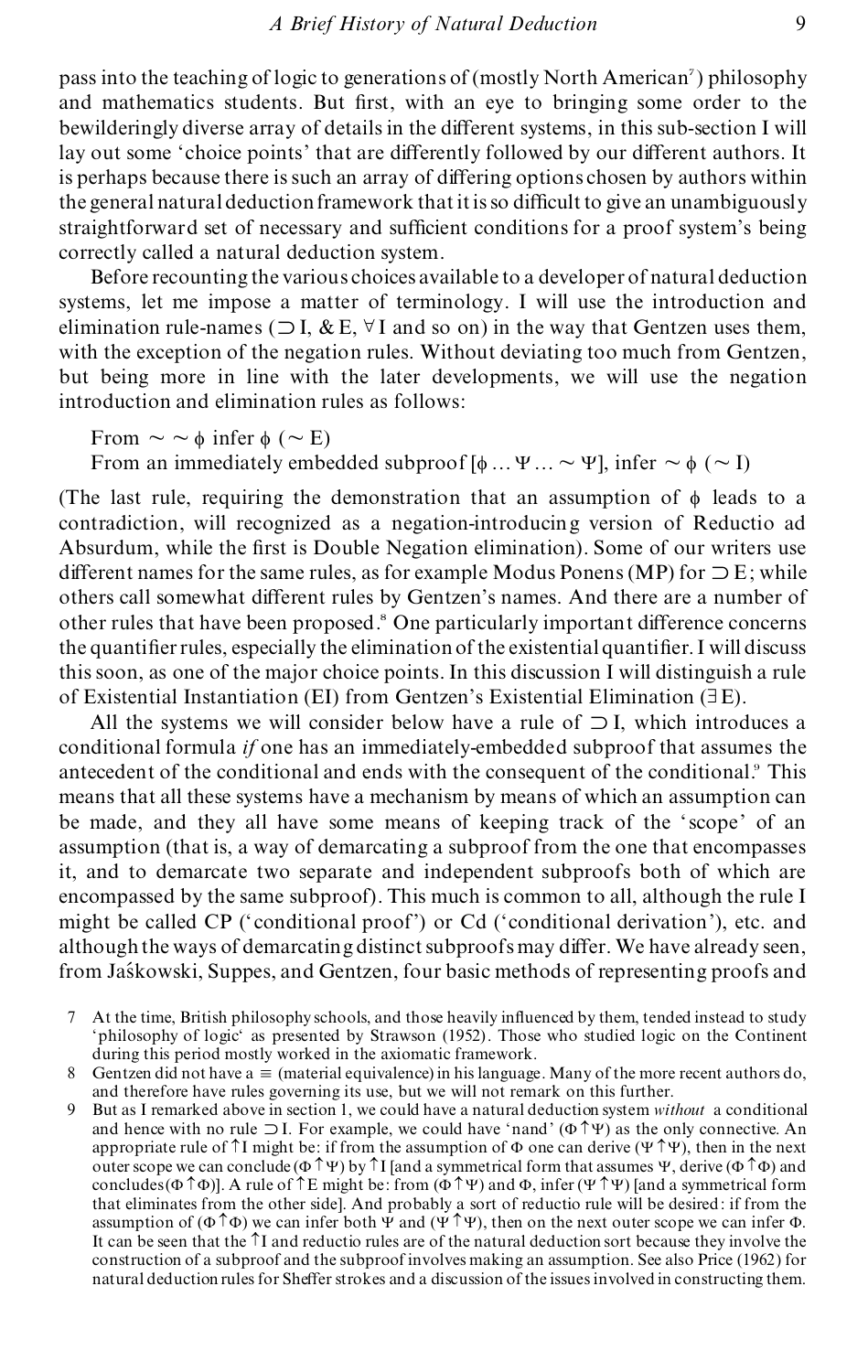hence the four basic ways to keep track of subproofs. Which of these methods to adopt is what I refer to as the first choice point for natural deduction system-builders.

The second choice point concerns whether to allow axioms in addition to the rules. Despite the fact that Jaskowski found 'no need' for axioms, Gentzen *did* have them in his NK. And many of the authors of more modern textbooks endorse methods that are difficult to distinguish from having axioms. For example, as a primitive rule many authors have a set of `tautologies' that can be entered into a proof anywhere. This is surely the same as having axioms. Other authors have such a set of tautological implications together with a rule that allows a line in a proof to be replaced by a formula which it implies according to a member of this set of implications. And it is but a short step from here to add to the primitive formulation of the system a set of `equivalences' that can be substituted for a subpart of an existing line. A highly generalized form of this method is adopted by Quine (1950a), where he has a rule TF (`truth functional inference') that allows one to infer `any schema which is truthfunctionally implied by the given  $line(s)$ <sup>10,11</sup> Although one can detect certain differences amongst all these variants I have just mentioned here, I would classify them all as being on the `adopt axioms' side of this second dimension. Of course, from a somewhat different point of view one might separate Quine from the other 'axiomatic' systems in that he does not have any list of tautological implications to employ, and instead formulates this as a *rule*. We might note that, in the propositional logic, Quine in fact has no real need for the rule of conditionalization. For, everything can be proved by the rule TF. (Any propositional theorem follows from the null set of formulas by TF).

Related to the choice of allowing axioms is a third choice of how closely the system is to embrace the int-elim ideal of Gentzen: that there be an introduction rule and an elimination rule for each connective, and that there be no other rules.<sup>12</sup> There are complete sets of int-elim rules, so we know that the class of all valid inferences can be generated out of a set of primitive int-elim inferences. But there are other sets of primitive rules that do not obey the int-elim ideal but also can generate the set of all valid inferences. (Without going to Quine's extreme of just allowing *all* propositional inferences to be primitively valid). As we willsee, most textbook writers do not follow the int-elim ideal, but instead have a large number of 'overlapping' rules (presumably for pedagogical reasons). And so the third choice is a matter of deciding how far to deviate from having all rules be int-elim.

A fourth choice pointin the propositionallogic is to determine which propositional rules shall require a subproof as a precondition. Although we've seen that all systems have a  $\supset I$  rule, and that this requires a subproof as a precondition, there is considerable difference on the other rules ... even in those systems that, unlike Quine's, actually have a set of propositional rules. For example, Gentzen's rule of  $\vee$  E is:

From  $\phi \lor \Psi$  and embedded subproofs  $[\phi \dots \theta]$  and  $[\Psi \dots \theta]$  infer  $\theta$ 

<sup>10</sup> Quine's TF rule allows one to infer anything that follows from the *conjunction* of lines already in the proof.

<sup>11</sup> In his (1950b, fn. 3) Quine says that the most important difference between him and Gentzen is in the formulation of the existential quantifier elimination rule, and that the difference between Quine's TF and Gentzen's introduction and elimination rules for all the connectives 'is a trivial matter.' It is not clearto me that Gentzen would agree with this, for he heavily emphasized the int-elim ideal as a crucial feature of natural deduction. Cellucci (1995, 315-316) agrees with me in this evaluation.

<sup>12</sup> As remarked above, Gentzen did not think this could be done in an appropriate manner for classical logic. In his mind this showed that classical logic was not 'pure' in the same way that intuitionisticlogic was.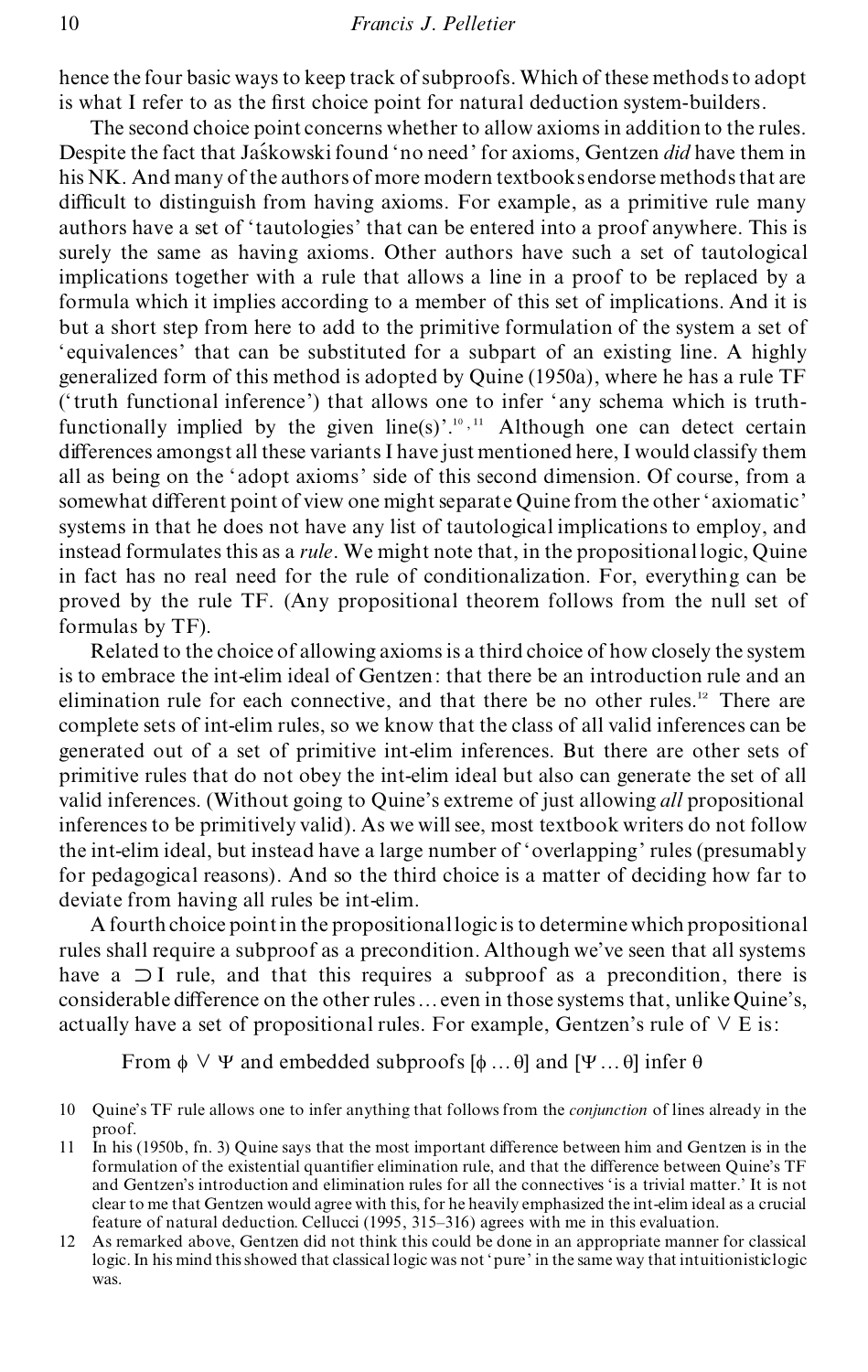which requires subproofs. But it is clear that we could do equally well with 'separation of cases' :

From  $\phi \lor \Psi$  and  $\phi \supset \theta$  and  $\Psi \supset \theta$ , infer  $\theta$ 

where there are no required subproofs. (In the presence of  $\supset I$  the two rules are equivalent). Gentzen's natural deduction had required subproofs for  $\supset I$ ,  $\vee$  E,  $\exists$  E, and his version of negation introduction. It is possible to have a natural deduction system with  $\supset I$  as the only subproof-requiring rule of inference: Quine's (1950a) is like that. But on the opposite hand, some authors have not only the four subproofrequiring rules of Gentzen (with the  $\sim$  I rule introduced at the beginning of this subsection replacing Gentzen's), but in addition have subproof-requiring rules for  $\forall$  I,  $\equiv$  I, and for a version of Reductio that eliminates negations. And pretty much any intermediate combination of the two types of rules can be found in some author or other.

There are a number of choice points concerning the use of variables in first-order natural deduction systems. But before we come to these choices, a few words of background are in order. The proper treatment of variablesin natural deductionproof systems is much more involved than in some other proof systems. For example, even though semantic tableaux systems retain the `natural form' of formulas just as much as natural deduction systems do, because tableaux systems are decompositional in nature and so use only elimination rules, they need not worry about  $\forall I$  and its interaction with  $\exists E$  or free variables in assumptions and premises. This means in particular that no tableaux proof will ever try to infer a universally quantified formula from any instance of that formula ... only a quantifier introduction rule would try to do that. Hence, tableaux systems need not worry about the proper restrictions on variables that would allow such an inference. But natural deduction systems *do* allow this; indeed, it is one of the features of natural deduction theorem proving that it can construct *direct proofs* of conclusions, rather than trying to show unsatisfiability (as tableaux and resolution proofs do).

The treatment of variables in natural deduction is also more involved than in resolution systems. Resolution converts formulas to a normal form which eliminates existential quantifiers in favour of Skolem functions. But because the Skolem functions explicitly mention all the universal quantifiers that had the original existential quantifier in their scope, this information will be present whenever a formula is used in an inference step. And the unification-of-variables rule will preserve this information as it generates a formula with the most general unifier. But in a natural deduction system this information is only available by relative placement of quantifiers. And these quantifiers could become separated from each other when rules of inference are used on them. Thus the formula  $\forall x(Fx \supset \exists yGy)$  might have  $\forall E$  applied to it to yield Fa  $\supseteq \exists y Gy$ , and Fa might be somewhere in the proof so that  $\supseteq E$  could be used to yield  $\exists yGy$ . But now this resulting formula has no indication that it is actually somehow dependent on the choice of x in the first formula (namely  $a$ , from the other formula). In a resolution-style proof the first formula would represented as  $\sim$  F(x)  $\vee$  G(sk(x)) (with implicit universal quantification), and when doing a resolution with Fa, the result would be G(sk(a)), since *a* would be the most general unifier with  $x$ , and this resulting formula explicitly mentions the instances of the universally quantified variable which is logically responsible for this formula.

But none of this 'Skolem information' is available in a natural deduction proof.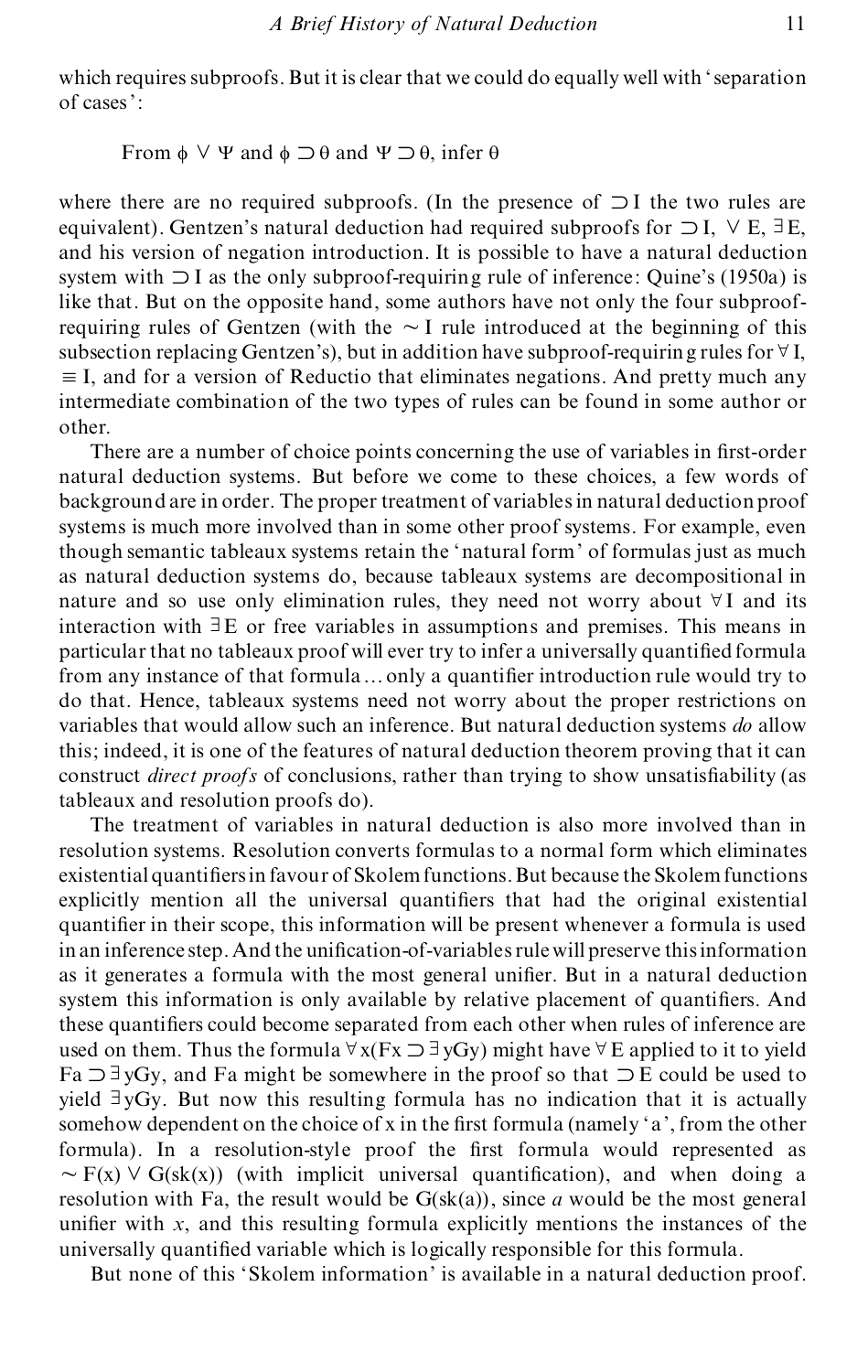Formulas are simplified by using the elimination rules; and formulas are made more complex by using the introduction rules. All along, variables and quantifiers are added or deleted, and no record is kept of what variable used to be in the scope of what other universally quantified variable. This all shows that the proper statement of a universal quantifier introduction rule,  $\nabla I$ , is quite complex; and it interacts with the way an existential quantifier elimination rule,  $\exists E$ , is stated. It furthermore is affected by whether one allows a new category of terms into the language, just for helping in this regard. (Those who take this route call these new terms `arbitrary names' or `parameters').

We are now ready to resume our discussion of choice points in developing natural deduction systems. A fifth choice point involves whether to have more than one quantifier. Jaskowski only had one quantifier,  $\forall$ , and therefore did not need to worry about its interaction with  $\exists$ . This route is not taken much in the elementary logic teaching literature, although Mates (1965) did have only  $\forall$  in his primitive vocabulary (therefore he had only  $\forall I$  and  $\forall E$  as primitive rules). But he soon introduced the defined existential quantifiers and derived rules for introducing and eliminating them.

A sixth choice point concerns whether to use subordinate proofs as the precondition for  $\exists E$ . We've seen that in the propositional case,, there appears to be no 'logical' issue involved in whether to use  $\vee$  E or use separation of cases... merely (perhaps) some aesthetic issue. And much the same can be said about the other propositional rules for which some writers require a subproof (so long as  $\supset I$  is present). But in the case of quantifiers there *is* a logical difference. Gentzen's rule for Existential Quantifier Elimination  $(exists E)$  is:

 $(\exists E)$  From  $\exists x \phi x$  and a subproof  $[\phi \alpha ... \Psi]$ , infer  $\Psi$ 

(with certain restrictions on  $\alpha$  and on the variables occurring in  $\Psi$ ). That is, to eliminate an existentially quantified formula, we assume an 'arbitrary' instance of it in a subproof. Things that follow from this arbitrary instance (and which obey the restrictions on the variables) can be `exported' out to the subproof level in which the existentially quantified formula occurred. But an alternative way to eliminate an existential quantifier could be by Existential Instantiation (EI):

(EI) From  $\exists x \phi x$ , infer  $\phi \alpha$ 

(with certain restrictions on  $\alpha$ ). Here the instance is in the *same* subproof level as the existentially quantified formula. This in turn has various logical implications. For instance, proofs in a system employing this latter rule do not obey the principle that each line of a proof is a semantic consequence of all the assumptions that are `active' at that point in the proof. For, even if  $\exists xFx$  were semantically implied by whatever active assumptions there are, it is not true that Fy will be implied by those same assumptions, since the rule's restriction on variables requires that y be new. But in systems that have a  $(\exists E)$ -style rule, the situation is different. For, the 'arbitrary instance' becomes yet another active assumption of all the formulas in that subproof, and the restrictions on the variables that can occur in  $\Psi$  when it is 'exported' ensure that this formula does not semantically depend upon the arbitrary instance. Quine's system used the (EI)-style of rule—he called it Existential Instantiation (EI)—and systems that have such a rule are now usually called 'Quine-systems'. Systems using Gentzen's rule could be called 'Gentzen-systems', but when referring especially to this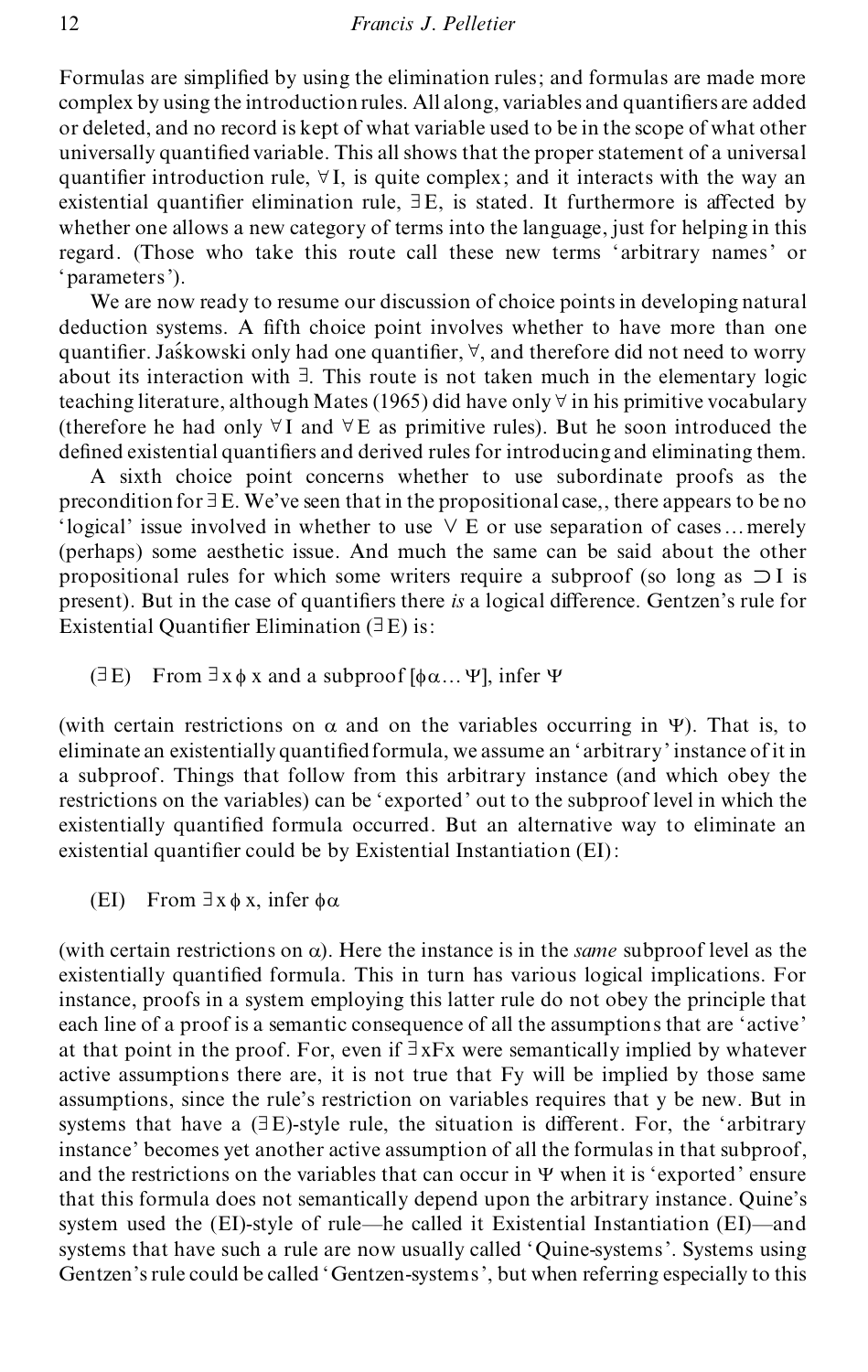particular matter, they are more usually called 'Fitch-systems' (see below). In a Quine system, without further restrictions, it is possible to prove such formulas as  $(\exists xFx \supset Fy)$  by assuming the antecedent, applying EI to this formula, and then using  $\supset$  I. Yet under most interpretations of this formula, it is not semantically valid. It is rather more difficult to give adequate restrictions for Quine systems than for Fitch systems, as can be intuitively seen from the following quotation from Quine (1950a, 164), when he is discussing just this sort of inference:

Clearly, then, UG and EI need still further restriction, to exclude cases of the above sort in which a flagged variable survives in premiss or conclusion to corrupt the implication. A restriction adequate to this purpose consists merely in regarding such deductions as unfinished. The following is adopted as the criterion of a *finished deduction*: No variable flagged in the course of a finished deduction is free in the last line nor in any premiss of the last line.

Even before investigating Quine's notion of flagging variables we can see that there is a tone of desperation to this. And in fact the method specified in the first edition of Quine (1950a) was changed in the second edition of 1959.<sup>13</sup>

A seventh choice point is whether to have a subproof introduction rule for  $\forall$  I. The idea behind a rule of  $\forall$  I is that one should derive a formula with an 'arbitrary variable' in order to conclude that the formula is true for everything. At issue is the best way to ensure that the variable is 'arbitrary'. One way would be to stay within the same subproof level, requiring that the `arbitrary variable' must pass such tests as not occurring free in any premise or undischarged assumption. Yet another way, however, would be to require a subproof with a special marking of what the 'arbitrary variable' is going to be and then require that no formula with that variable free can be reiterated into, or used in, that subproof, and that no existential instance of a formula that uses that variable can be assumed in an embedded subproof, as when one does this with the intention of being able to apply  $\exists E$ , within this subproof. (This last discussion—of having embedded subproofs to apply  $\exists E$  inside the suggested version of  $\forall I$  that requires a subproof—shows that there is an interaction between whether one has a subproof-introducing  $\forall$  I rule and also a subproof-introducing  $\exists$  E rule. As one can see, there are four possibilities here, and each of them is taken by some elementary textbook author over the last 50 years.)

An eighth choice point concerns whether to require premises and conclusion (of the whole argument) to be *sentences* (formulas with no free variables), or whether they are allowed to contain free variables. (If the requirement were imposed, then the fact that the semantically invalid ( $\exists xFx \exists Fy$ ) can be proved in a Quine system might not be a problem, since it couldn't be a conclusion of a `real' argument because it had a free

<sup>13</sup> The preface to the Third Edition (1972) of this book says (p. vi): `The second edition, much revised, should have come out in 1956, but was delayed three years by an inadvertent reprinting of the old version.' Had it come out in 1956, closer to the publication of Copi's(1954) with its logically incorrect combination of EI and UG, perhaps more of the budding early logicians would have understood the various correct ways to present the restrictions. As it was, the combination of the bizarre and baroque method of the first edition of Quine's (1950a), the logically incorrect method in Copi (1954), and the radically different-looking method of Fitch (1952)—the Gentzen subproof method—made for a rather mysterious stew of ideas. Anellis (1991) contains a discussion of the different versions of EI,  $\exists E$ , and  $\forall$  I that were in the air during the 1950s and 1960s. Despite the fact that there are many places where Anellis and I differ on interpretation of facts, and indeed even on what the facts are, nonetheless I believe that his article is a fascinating glimpse into the sociology of this period of logic pedagogy.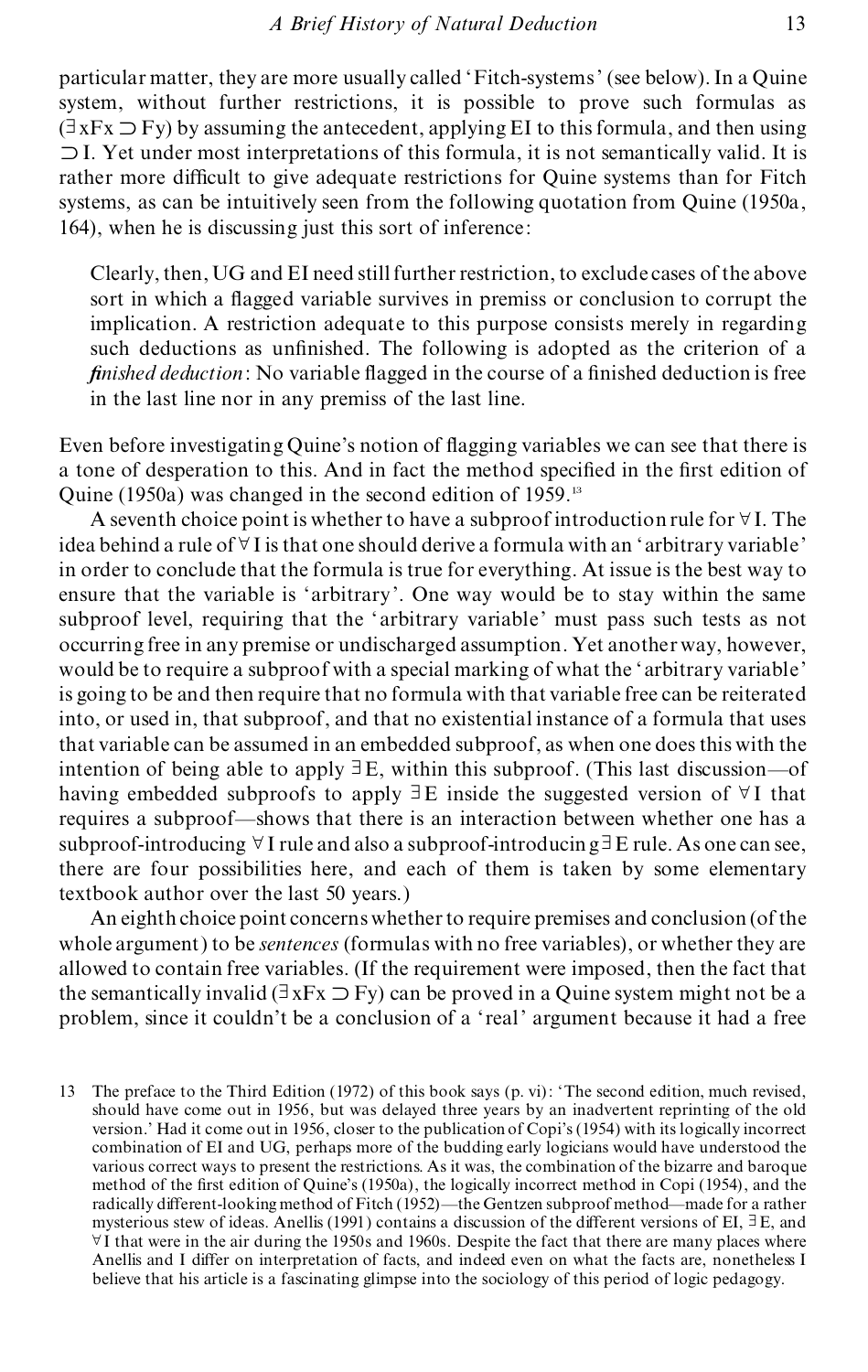variable.) If they *are* allowed to contain free variables, then one needs to decide how sentences containing them are to be semantically interpreted (e.g. whether they are interpreted as if they were universally quantified or as if existentially quantified.) Such a decision will certainly dictate the statement of quantifier rules and particularly of the restrictions on variables.

Yet a ninth choice point is related to the just-mentioned one. This is whether to have an orthographically distinct category of 'arbitrary names' or 'parameters' to use with the quantifier rules. For example, using a Quine-system we might say that the EI rule must generate an instance using one of these arbitrary names, rather than an ordinary variable or ordinary constant. Or, instead of this one might require that using  $\forall$  I to infer  $\forall$  xFx requires having F $\alpha$ , where  $\alpha$  is one of these arbitrary names. It can here be seen that the notion of 'arbitrary name' encompasses two quite distinct, and maybe incompatible, ideas. One is relevant to existential quantifiers and means 'some specific object, but I don't know which', while the other is relevant to universal quantifiers and means 'any object, it doesn't matter which.' These choices interact with the eighth choice point on the issue of free variables in premises and conclusions, and with the background issue in the sixth choice point—the status of the metalogical claim that each line should be a valid semantic entailment of all the assumptions upon which it depends. Here's what Suppes (1957, 94) says about the issue.

If we interpret ambiguous names in the same way that we interpret proper names and free variables, then not every line of a derivation is a logical consequence of the conjunction of the premises on which it depends. ... yet this interpretation is the most natural one, and the simplest procedure is to weaken the requirement that every line of a derivation be a logical consequence of the conjunction of its dependency set. What we may prove isthat if a formula in a derivation contains no ambiguous names and neither do its premises, then it is a logical consequence of its premises. And this state of affairs is in fact intuitively satisfactory, for in a valid argument of use in any disciplinewe begin with premises and end with a conclusion which contains no ambiguous names.

We will see below how this idea eventually was played out.

With these nine choice points in mind, we turn to the elementary textbooks of the 1950s, where natural deduction was introduced to generations of philosophers and mathematicians. Different ones of these textbooks took different combinations of the choice points mentioned here, and this is why it is difficult to give a simple but adequate characterization of what natural deduction necessarily consists.

## **5. Quine (and Rosser)**

The first publication of a modern-style natural deduction system is in Quine (1950a), where he says it is `of a type known as *natural deduction*, and stems, in its broadest outlines, from Gentzen (1934/35) and Jaskowski (1934)...' This textbook of Quine's was one of the main conduits of information about natural deduction to `ordinary' philosophers and logicians, although as I will show below, there were also other pathways of a more technical nature. (There is also an article by Quine (1950b), which describes the textbook's method in more formal terms.) In the textbook Quine says the rule of conditionalization is 'the crux of natural deduction' (p. 166), and he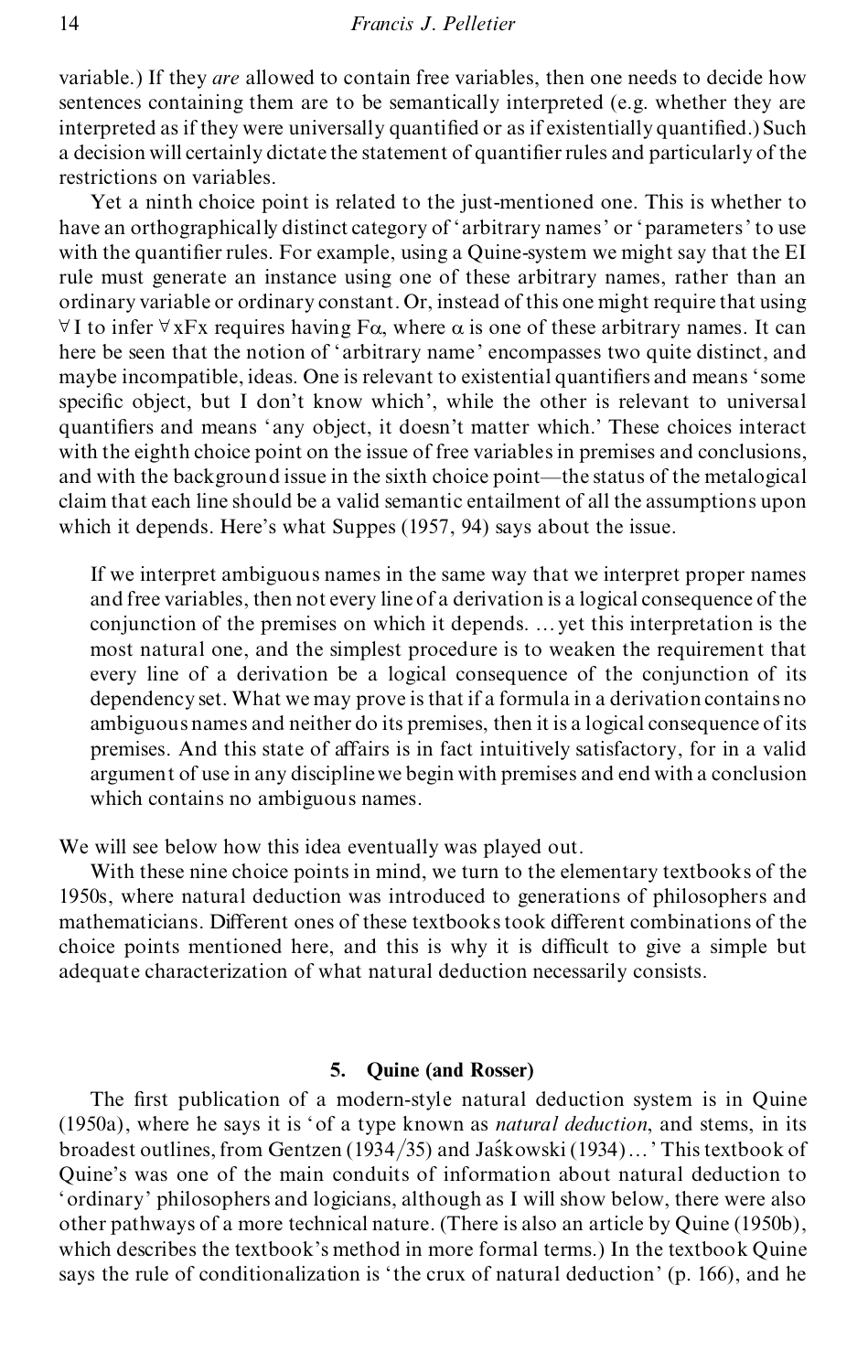points out that the metatheorem which we call 'The Deduction Theorem' ( $\Sigma \cup {\phi}$ }  $\varphi$  iff  $\Sigma \vdash (\varphi \supset \varphi)$  is closely related to conditionalization but it has the 'status of [a] derived rule relative to one system or another.<sup>'14</sup>

With regard to the first choice point in natural deduction proof systems, I have already remarked that Quine adopted Jaskowski's book-keeping method to indicate relative scopes for subproofs, except that Quine's method of 'making assumptions' has one put a \* next to the line number to indicate it is an assumption, and any line of the proof written after this assumption and before the use of a `discharging rule' will also get a  $*$  put next to its line number. When an assumption is made 'inside' an already active assumption, then it inherits a second  $*$ . Quine calls the  $\supset$  I rule 'Cd'; it eliminates the most recent (undischarged) assumption in favour of a conditional using the formula that introduced the \* as its antecedent and the line just prior to this conditional as its consequent.In this (1950b), Quine remarks that `the use of columns of stars is more reminiscent of Jaskowski's notation<sup>15</sup> than Gentzen's. Its specific form is due to a suggestion by Dr. Hao Wang.' It is indeed very similar: Jaskowski used a sequence of numerals to exactly the same purpose that Quine used a sequence of \*. One difference was whether they were on the right  $(Jaškowski)$  or left  $(Ouine)$  of the numeral for the line number in the proof. Another difference, perhaps more important, concerned what happens when there are two separate subproofs both embedded within the same superordinate proofs. Jaskowski indicates this by having the rightmost numeral in the sequence of subscope-indicating numerals be changed to a '2' in the second subproof, whereas Quine is restricted to using \*s in both places, perhaps thereby allowing some confusion as to what the scope of a subproof is. It may also be that the possibility of confusion is heightened by the fact that Quine also does not employ any indication of what rules of inference are used to generate any given line in his proofs. On the other hand, since CD is the only way to end an embedded subproof in Quine's system, and since applying it eliminates the rightmost \*, there will always be a line containing a conditional between any two independentsubproofs that are at the same level of subproof embedding, and this line will have one fewer \* than these subproofs. So therefore we can always tell when two subproofs are distinct, as Quine points out in (1950a, 156 fn1), using the terminology of `an interruption of a column of stars'.

Concerning the other choice points for propositional logic, Quine's system has no other subproof-introducing rules at all. Indeed, the only propositional rules are : `introduce an assumption', Cd, and his rule TF that allows one to infer any new line if it truth-functionally follows from the undischarged previous lines. Thus Quine has only one subproof-introducing rule, does not follow the int-elim pattern, and he does in effect allow all truth-functional implication tautologies as axioms by his use of TF (with the caveats I mentioned in the last section).

When it comes to the quantification rules, Quine's system contains both quantifiers rather than implicitly using negation and the universal quantifier to represent existential quantification. Quine says that not having existential quantifiers meant that

15 By which Quine means the book-keeping method, not the graphical method.

<sup>14</sup> Suppes (1957, 29fn) says that `when the rule [of conditional proof] is derived from the other rules of inference rather than taken as primitive, it is usually called the *deduction theorem*.' Church (1956, 165) carefully distinguishes the deduction theorem (whether primitive or derived) from Gentzen formulations on the grounds that 'Gentzen's arrow,  $\rightarrow$ , is not comparable to our syntactical notation,  $\vdash$ , but belongsto his object language.' But Church is probably here thinking of Gentzen's sequent calculi (to be discussed in section 11 below) and not his natural deduction system.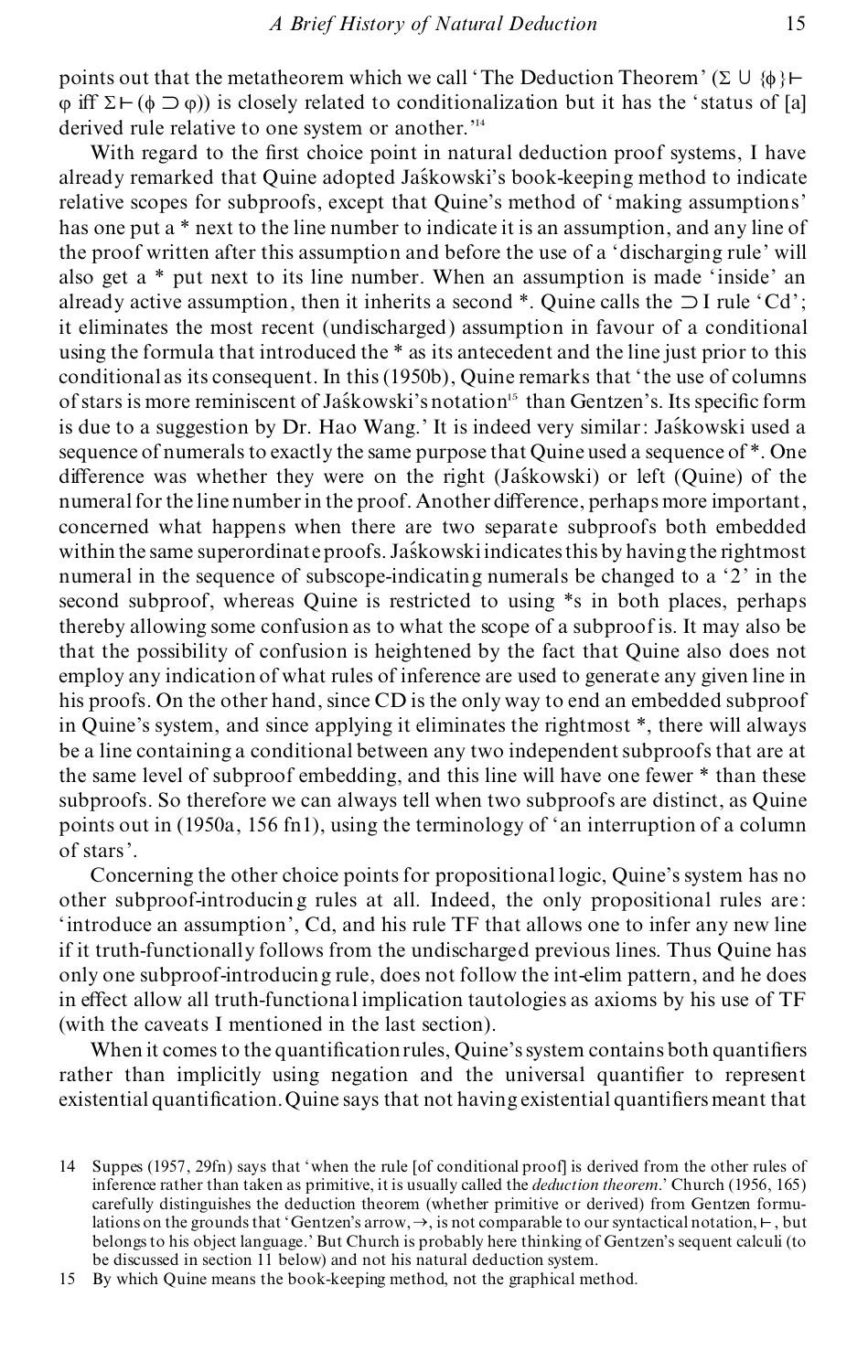Jaskowski did not have to worry about restrictions on a rule to eliminate  $\exists$ , and he said that Jaskowski's restrictions on universal quantifier generalization were 'milder' (than Quine's). Quine had four rules for the quantifiers: introduction and elimination rules for each. As I discussed in the last section, Quine's rule of eliminating the existential quantifier does not introduce a subproof in the way that Gentzen's rule does. Quine's comment on this is that Gentzen's system `had a more devious rule in place of [Quine's] EI,<sup>16</sup> with the result that many deductions proved more complicated.'<sup>17</sup>

Here is a proof of a simple theorem, illustrating both the general style of Quine's proof system and also how he deals with the problems of variable interaction. (I have changed the symbolism to match Gentzen). Quine's method involved stating a preferred ordering on the entire infinite set of variables and requiring that UG always apply to a variable that is later in the ordering than any other free variables in the formula.") Similarly, when using EI, the new variable must be later in the ordering than all the free variables in the formula. Whenever UG orEI is performed, the relevant variable is 'flagged' by writing it beside the annotation. There is a restriction on completed proofs that no variable may be flagged more than once in a derivation. And, as remarked in the last section, there is also a condition on 'finished proofs' that no flagged variable be free in the last line nor in any premises of the last line.

| $\ast$ |    | $(\exists x)(\forall y)$ Fxy                                                                  |         |
|--------|----|-----------------------------------------------------------------------------------------------|---------|
| $\ast$ |    | $(\forall y)$ Fzy                                                                             | $(1)$ z |
| *      | 3. | <b>Fzw</b>                                                                                    | (2)     |
| *      |    | $(\exists x)$ Fxw                                                                             | (3)     |
| *      | 5. | $(\forall y)(\exists x) Fxy$                                                                  | (4) w   |
|        | 6. | $((\exists x)(\forall y) \; \text{Fxy} \supset (\forall y)(\exists x) \; \text{Fxy})$ (1)-(5) |         |

Quine's proof. z and w are later in the ordering than any free variables in their respective formulas, no flagged variable has been flagged more than once, and there are no free occurrences in the conclusion (nor in premises, since there are none). So the proof is correct as far as the flagging conventions are concerned. Note that line 1 introduced an assumption, and using it we generated line 5. This then allows us to discharge the assumption and infer the conditional on line 6, which depends on no assumptions, since there are no \*'s.

This presentation of natural deduction as an elementary proof method seems to be new to this work of Quine's; it does not appear in the third edition (1947) of his earlier *Mathematical Logic*. Quine does note the appearance of a system with rules of Conditionalization and EI in Cooley (1942, 126 $-140$ ), although as Quine remarks, the

<sup>16</sup> This is Quine's name for the rule Existential Instantiation. Since it eliminates an existential quantifier, it could be called  $\exists E$ , except that I have reserved that name for the Gentzen-style rule that requires a subproof. Quine's use of the name EI should not be confused with 'existential quantifier introduction', which rule we are calling  $\exists$  I.

<sup>17</sup> Cellucci(1995) contains a very nice discussion of many of the issues concerningQuine's(1950a) system, especially those involving restrictions on variables and on how  $\forall$ I and EI interact. He also evaluates the plausibility of some of Quine's deviations from Jaskowski and Gentzen.

<sup>18</sup> In the first edition, that is. he changed his method in this regard in the second edition, where the ordering criterion is stated as 'it must be possible to list the flagged variables of a deduction in some order  $v_1, ..., v_n$  such that, for each number *i* from 1 to  $(n-1)$ ,  $v_i$  is free no line in which  $v_{i+1}, ..., v_{n-1}$  is flagged.' He retains the condition disallowing multiply-flagged variables (p. 164).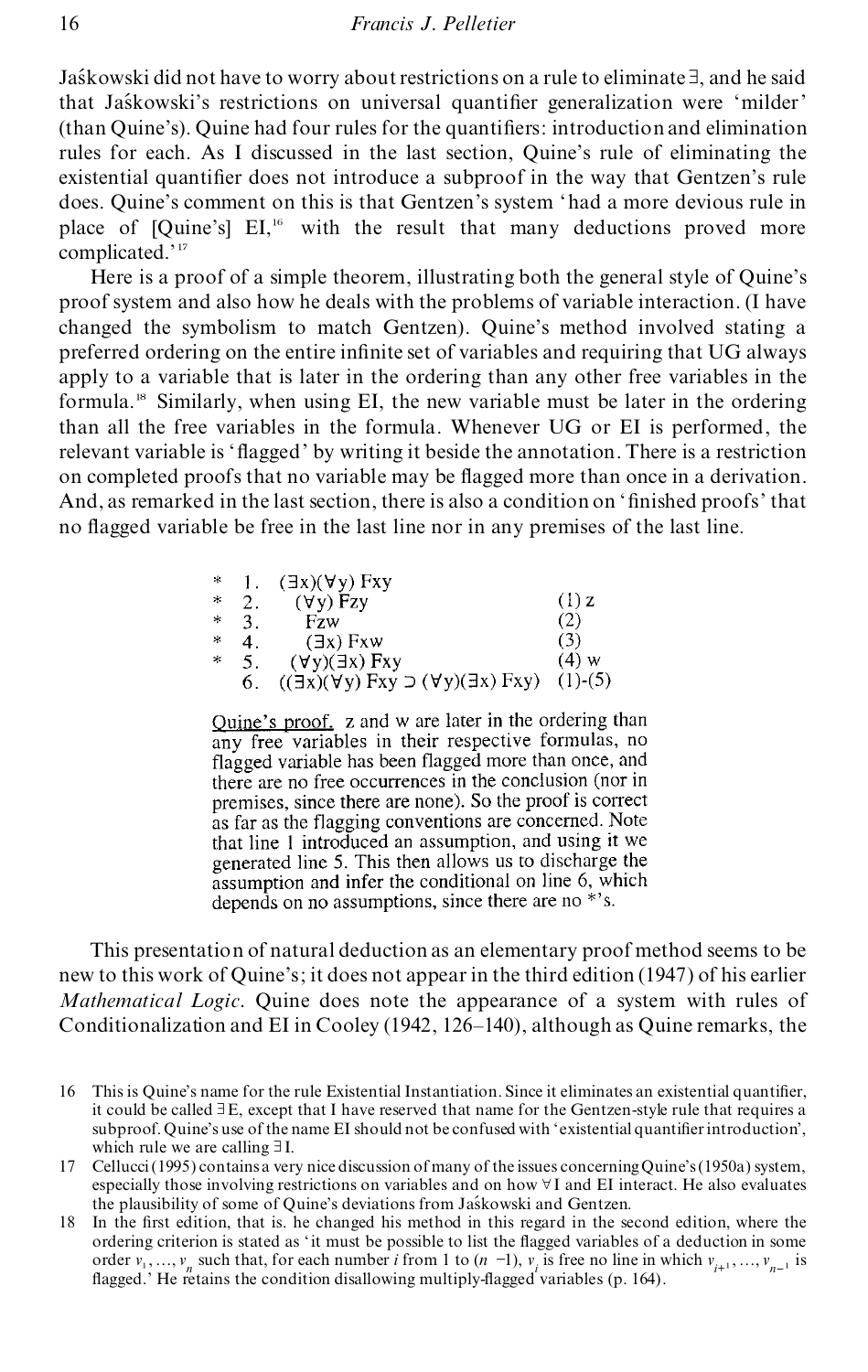EI rule is 'without exact formulation of restrictions.<sup>19</sup> Quine also says (p. 167) that explicit systems of this sort 'have been set forth by Rosser and independently by me in mimeographed lecture notes from 1946 on.' In the more technical (1950b), Quine comments more fully in fn. 3 about this matter, saying that he had mimeographed versions of the system in 1946 and 1948, but that the restrictions on variables in those systems were incorrect.<sup>20</sup> He also says:

I have lately learned that Barkley Rosser has had, since 1940, an exactly formulated system of natural deduction which perhaps resembles the present system more closely than any of the others cited above [by which he means Cooleys' and his own earlier work]. He set it forth in some mimeographed lecture notes in  $1946-47$ . Having learned of this during travels in which I am still engaged, I do not yet know the details of his system. I was influenced in latter-day revisions of my present system, however, by information that Rosser's UG and EI were symmetrical to each other.

It is not at all clear what became of this work of Rosser's. He published his (1953) textbook, but this was not about natural deduction, neither mentioning the term nor referring to Gentzen or Jaskowski. It is a textbook intending to show mathematicians how they might formalize their proofs of mathematical theorems. To this end Rosser introduced an axiom system for classical predicate logic, and then tried to show how mathematical reasoning could be represented in this system. But, as he remarks, this is not the way mathematicians actually carry out their proofs; and he goes on to illustrate how mathematical proofs could be imitated by a proof in the metalanguage of his axiom system. in this metalanguage he has the deduction theorem, and so he can represent the making of assumptions, and he can show how reductio proofs can be mirrored (this looks like the  $\sim$  I rule mentioned at the beginning of section 4 above). When it comes to the quantifier introduction and elimination rules, these are also treated metalinguistically. (In the axiom system there is of course an axiom concerning universal generalization, but it does not work in the `intuitive way' that a natural deduction rule does). In discussing the metalinguistic rule of EI (which he calls  $^{\circ}$ C'), Rosser says it amounts to 'an act of choice' in generating 'an unknown, fixed' entity, and that this will explain the restrictionsin using it (p. 128). The restrictions mentioned do not *at all* seem symmetrical to the restrictions on Rosser's rule of UG (which he calls  $'G'$ ), which only require that the variable of generalization not occur free in any premises. But in any case Rosser does not in this book develop a system of natural deduction in the same sense that we have been discussing with Jaskowski, Gentzen, and Quine.

Cellucci (1995, 314) reports that Quine met with Jaskowski in Warsaw in 1933, and

<sup>19</sup> Interestingly, Cooley saysin his preface (p. viii)`The text was originallywritten in mimeographed form for a course in which I collaborated with Prof. W. V. Quine of Harvard and I am greatly indebted to him for advice and stimulation.'

<sup>20</sup> As I remarked two footnotes go, Quine changed the restrictions on UG and EI in the second edition of (1950a), which was published in 1959 with the remark 'In §28 there are two convenient deductive rules that cannot be directly justified [namely, EI and UG], for the good reason that they serve to deduce conclusions from premises insufficient to imply them. In past printings of  $\S 28$  these rules have been indirectly justified by proving that deductions in which they are used will still turn out all right in the end, as long as certain arbitrary-looking restrictions are respected. In this new edition, 28 is rewritten. The rules and restrictions are now explained and justified in a way that dispels the old air of artificiality.' Or so he says.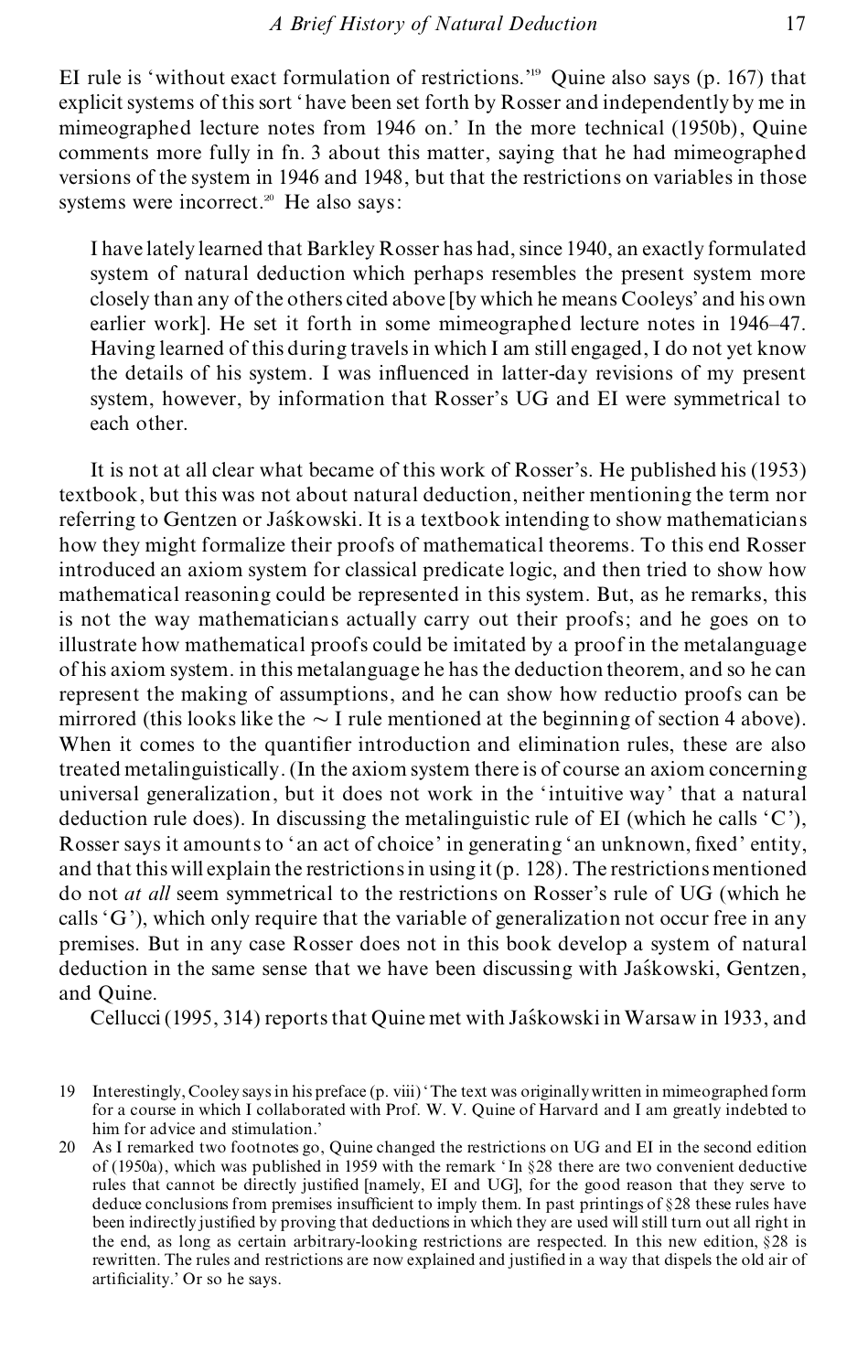helped with the translation of Jaskowski's work into English. (I note that Jaskowski (1934) was initially published in English.) Cellucci also reports that this was Quine's first exposure to natural deduction. We can see the background influence that Quine had from the very earliest statements of natural deduction (Jaskowski's) through various pedagogical efforts of Cooley's (and Quine's own) in the 1940s, cumulating with the (1950a) publication and its various editions.

#### **6. Fitch**

About the same time that Quine was writing his textbook, Frederic Fitch was working on one too. It was published in 1952, and the method in it was also called `natural deduction', marking thereby the second time the term was used in a work addressed to non-logicians. In the foreword of this book Fitch claims to have been using the method in teaching for the previous eleven years (p. viii), but in the preface he claims only that `the fundamental ideas of this system of logic were conceived during...  $1945-1946$  ' (p. iv). In Fitch's mind the principal innovation of this system is `the method of subordinate proofs' which, he says, 'vastly simplifies the carrying out of complicated proofs.' (p. vi). This method of subordinate proofs is 'suggested by techniques due to Gentzen (1934/35) and Jaskowski (1934)' (p. vii).

Neither Quine nor Fitch refer to the other, even in later editions.

Quine and Fitch have made different turns at almost every one of the various choice points. To begin with, Fitch used Jaskowski's graphical method to represent the subproof-structure of a derivation, rather than Jaskowski's book-keeping method that Quine employed. The main difference between Jaskowski's original method and Fitch's is that Fitch does not completely draw the whole rectangle around the embedded subproof. These are now generally referred to as 'Fitch diagrams'. I mentioned before that Jaskowski's two methods were equivalent, and indeed seem almost identical in the propositional logic. But not only is Fitch's more clear when it comes to two successive subproofs at the same level, but also it seems that the logical restrictions one wishes to enforce for the quantifier rules can more easily be given by the method of boxes. Fitch 'flagged' subproofs with variables when they were introducing an assumption for existential quantifier elimination, and added some simple requirements on what formulas from an encompassing scope level can be reiterated inside such a flagged scope and which can be exported to outside scope levels when the embedded subproof is completed. As indicated in discussing the example proof in Quine's system, his method required that the annotation (justifications) of lines needed to be marked with the names of variables used when existentially instantiating and also when universally generalizing. There are then a set of restrictions on when formulas can be instantiated to which variables, and in addition there is the notion of 'an unfinished derivation', which is an otherwise good derivation except that some further restrictions on variables have not been observed in the construction of the proof... but this is to be discovered *afterwards*, when inspecting the entire proof.

Another different turn is that Fitch adhered to the int-elim ideal: each connective comes with an introduction and an elimination rule, and there are no other rules of inference. (In particular, there are no axioms or lists of equivalences or rules that implicitly appealed to axioms or equivalences.) And as a pedagogical point,Fitch cited both the rule of inference employed and the line numbers of the precondition-formulas as a part of the annotation. Quine did not use rule-names. Fitch had subproof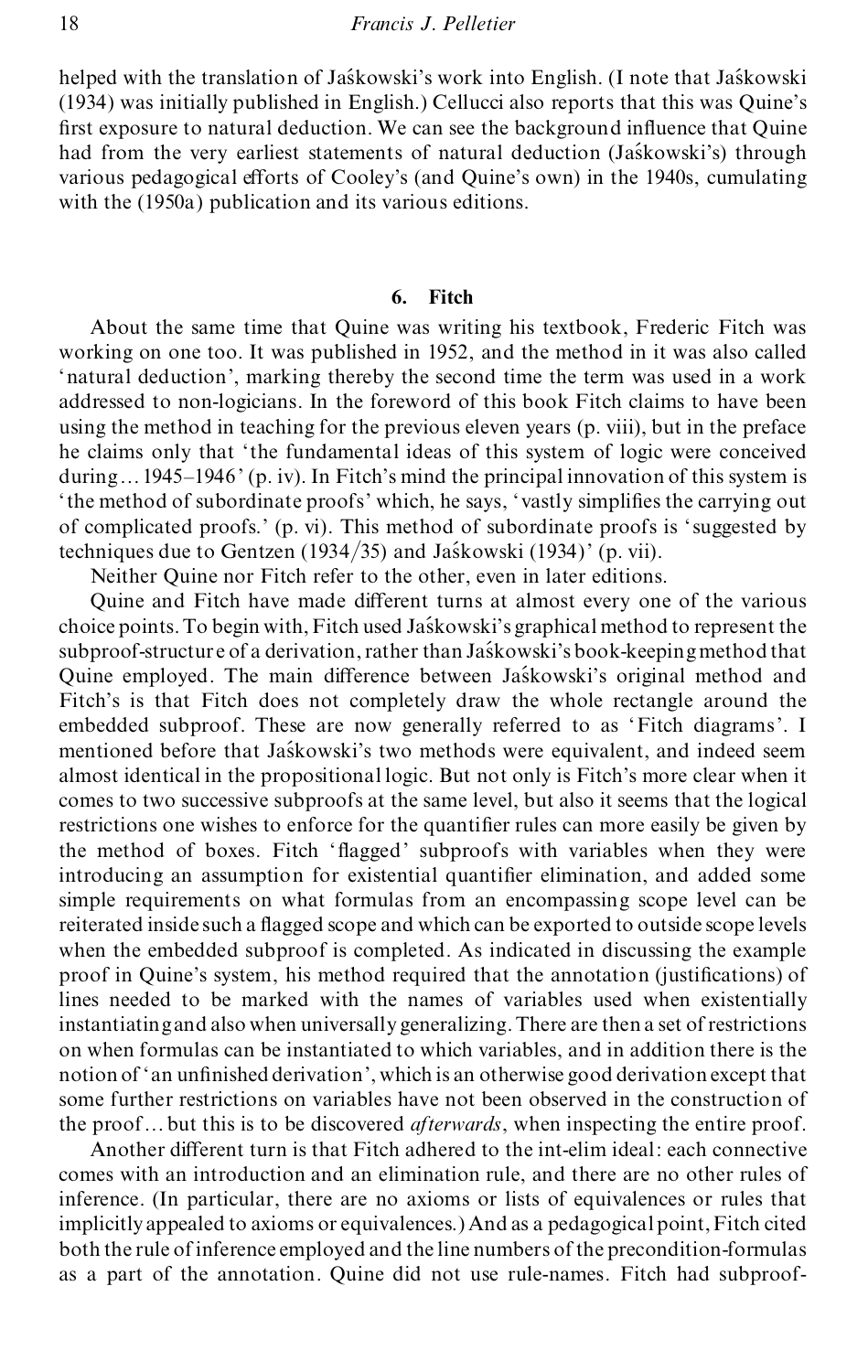requiring rules for  $\supset I$ ,  $\vee I$ , and  $\exists E$ . The fact that Fitch had the rule of  $\exists E$  rather than Quine's EI has the many ramifications of the sort outlined above in section 4. Fitch does not employ parameters, but uses variables exclusively.<sup>21</sup>

A proof in Fitch's system for the theorem proved above in Quine's system would look like this. (Fitch uses 'uq' and 'eq' for  $\forall$  and  $\exists$  in the annotations).



Fitch's proof. Line 3 is the 'arbitrary' instance of line 2, to be used in showing that line 5 follows from this arbitrary instance. The fact that it is 'arbitrary' is enforced by the w-scope line, prohibiting the use of w in other formulas. Since line 5 follows from the winstance, line 6 follows from the quantified formula on line 2. The rule of universal generalization is applied to this line, using the variable y, and exporting out one scope level. Line 8 is the desired conditional. Each scope level starts with a hypothesis, the formula above the horizontal line. The fact that line 8 is proved with no hypotheses shows it to be a theorem.

## **7. Copi (and Rosser)**

The most enduring and widely-used textbook from this era is Copi's (1954). This book does notrefer to either of Quine's or Fitch's earlier books, and says only that the quantifier rules 'are variants of rules for "natural deduction" which were devised independently by Gerhard Gentzen and Stanisław Jaskowski in 1934' (p. 76). There are no further references to any published work on natural deduction, although the preface says that some of the material 'was first communicated to me by... Professor Atwell Turquette' and that 'the logistic systems [axiomatic systems] R.S. and RS<sub>1</sub>, which are set forth in Chapters 7 and 9, respectively, are early versions of calculi which appear in revised form in Professor Barkley Rosser's [1953].<sup>322</sup>

- 21 Although it is true that Fitch doesn't distinguish parameters from variables in the way that Gentzen does (and some later writers do)... which is the point of the sentence in the text... it might also be noted that, officially, Fitch doesn't have *any* free variables. They are all thought of as 'names'—not 'dummy names', but real ones. Although this seems not to have any logical force in elementary logic, it feeds into his later interest in the substitution theory of quantification.
- 22 I continue here with the puzzle that Quine said that Rosser had developed natural deduction systems, and yet there are none such in Rosser (1953). From the fact that Copi had taken material from earlier versions of Rosser's (1953) and that this material consisted only of axiomatic developments, it seems plausible to suppose that there never was any natural deduction in the early Rosser manuscripts... except, as mentioned above, in some sort of metalinguistic sense. For, Copi would certainly have mentioned it, or used it, given his fulsome acknowledgements of Rosser. Further, according to Copi (pp. ix-x), Rosser read the manuscript of Copi's book, and (apparently) made no claims about priority in the development of natural deduction. Rosser and Turquette are, of course,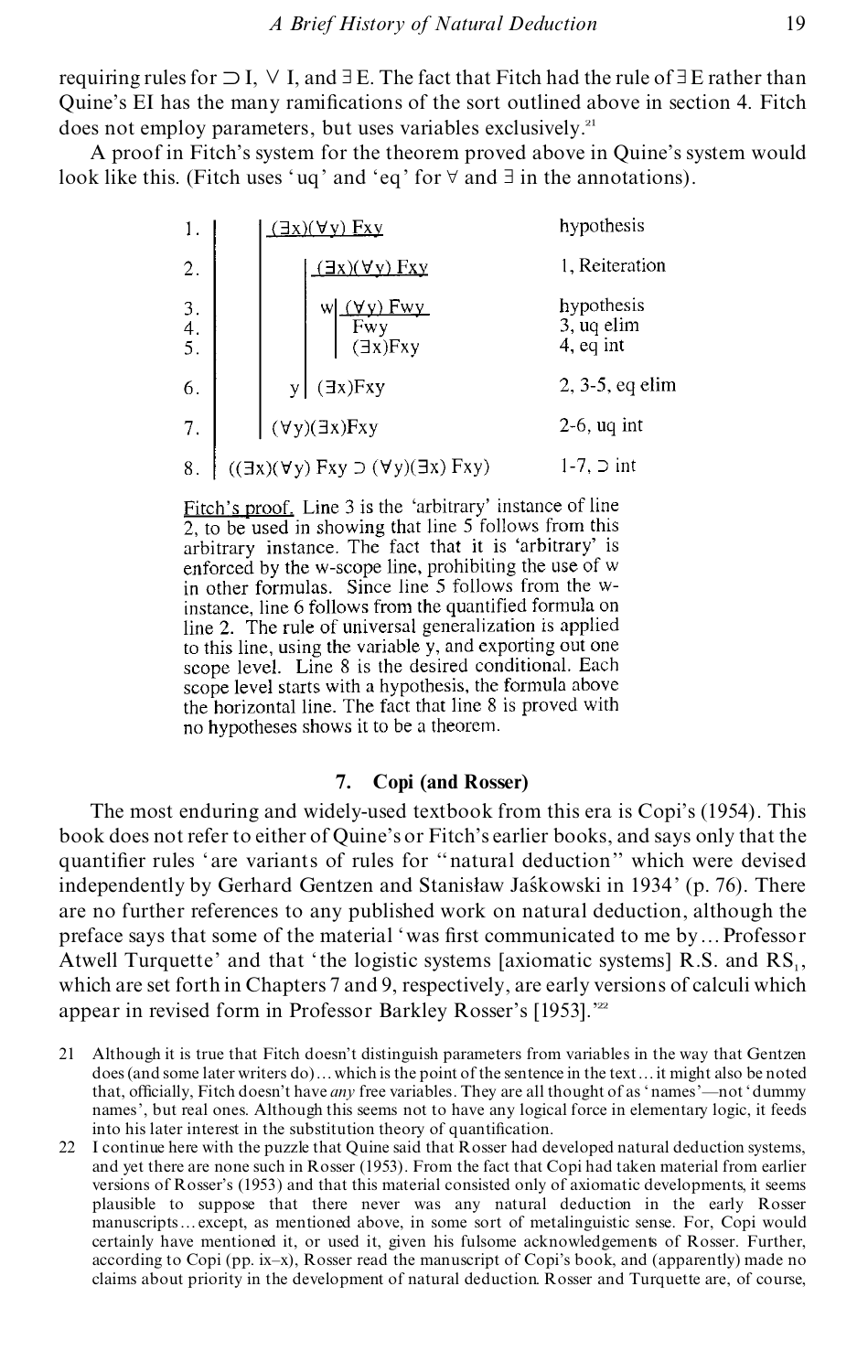Copi uses a version of Jaskowski's graphical method, although not quite like Fitch's. He indicates the embedded subproof by means of drawing a 'bent arrow  $\dots$  with its head pointing at the assumption from the left, its shaft bending down to run along allsteps within the scope of the assumption, and then bending inward to mark the end of the scope of that assumption.' (See the example proof below.) Unlike Quine's system, Copi's does not have a general rule of 'follows by truth functional logic' but instead has a set of nine `elementary valid [propositional]argument forms,' to go along with his rule of conditional proof ( $^{\circ}$ CP'). But unlike Fitch, Copi did not organize these argument forms into the Gentzen ideal of introduction and elimination for each connective. He does have int-elim rules for some of the connectives: the conditional (calling  $\supset$  I 'CP' and calling  $\supset$  E by its traditional name, 'MP'), the conjunction (calling  $\& E$  'Simp' and  $\& I$  'Conj'), as well as for the quantifiers. For disjunction Copi has a normal  $\vee$  I rule (called 'Add'), but he uses DS<sup>23</sup> to handle some of  $\vee$  E, while other parts of  $\vee$  E are dealt with by CD.<sup>24</sup> Copi also has MT ('Modus Tollens': from  $({\varphi} \supset \gamma)$  and  $\neg \gamma$  infer  $\neg \varphi$ ), and a 'Destructive Dilemma' that uses MT and disjunction where CD used MP and disjunction.<sup>25</sup> In addition, Copi had a list of 'logical equivalents' which `may be substituted for each other wherever they occur,' thus in effect allowing axioms. Despite deviation from Gentzen's system due to the lack of introduction and elimination rules for some of the propositional connectives, and the presence of rules that are not in thisformat, and the existence of `equivalents', his text was so popular that this system became the prototypical example of a (propositional) natural deduction system.

Copi, like Quine and unlike Fitch}Gentzen, does not employ a subproof when eliminating existential quantifiers. They are instead eliminated directly in the same proof level as the existentially quantified formula ... and thus is a Quine-system, in the sense mentioned in section 4. He has an appealingly simple restriction on the variables introduced by this EI rule: the variable used to state the instance has to be new to the proof (as well as substituted properly, of course). But this makes the restrictions on variables employed in universal generalization become more difficult. Besides the usual proper substitution requirements, Copi states these other requirements as `[the free variable to be generalized upon] does not occur free either in any propositional function inferred by EI or in any assumption within whose scope [the formula being generalized] lies.'

Like Quine, Copi altered the statement of the restrictions, although in Copi's case (unlike Quine's) it was because they were logically incorrect. In Copi's second edition (1965) they are replaced by a method described in Copi (1956), which changed the restrictions on variables cited in universal generalization.<sup>26</sup> No longer is it merely 'the free variable to be generalized upon' that can't occur free if it was somewhere inferred

long-time collaborators, especially in the field of many-valued logics. And so it is possible that they `doodled around' with systems of natural deduction informally, and that Turquette then forwarded these ideas to Copi.

- 23 For `Disjunctive syllogism' Copi used the traditional names for his rules of inference. This rule is sometimes called MTP ('Modus Tollendo Ponens') or 'unit resolution': from  $\sim \Phi$  and ( $\Phi \vee \Psi$ ) infer W [and a symmetrical form for eliminating from the other side of the disjunction].
- 24 For 'Constructive Dilemma'. This is the rule I called Separation of Cases above. Recall that this differs from the usual  $\vee$  E rule in not requiring subproofs but instead merely requiring the conditionals to be at the same subproof level as the disjunction, i.e. from  $(\varphi \supset \gamma)$  and  $(\varphi \supset \theta)$  and  $(\varphi \vee \sigma)$  infer  $(\gamma \vee \theta)$ .
- 25 That is, from  $(\varphi \supset \gamma)$  and  $(\sigma \supset \theta)$  and  $(\neg \gamma \vee \neg \theta)$  infer  $(\neg \varphi \vee \neg \sigma)$ .

26 There was also a change in the third printing of the first edition, in 1958. However this change, which seems adequate, did not survive when the second edition came out in 1965 where it was replaced by the 1956 method.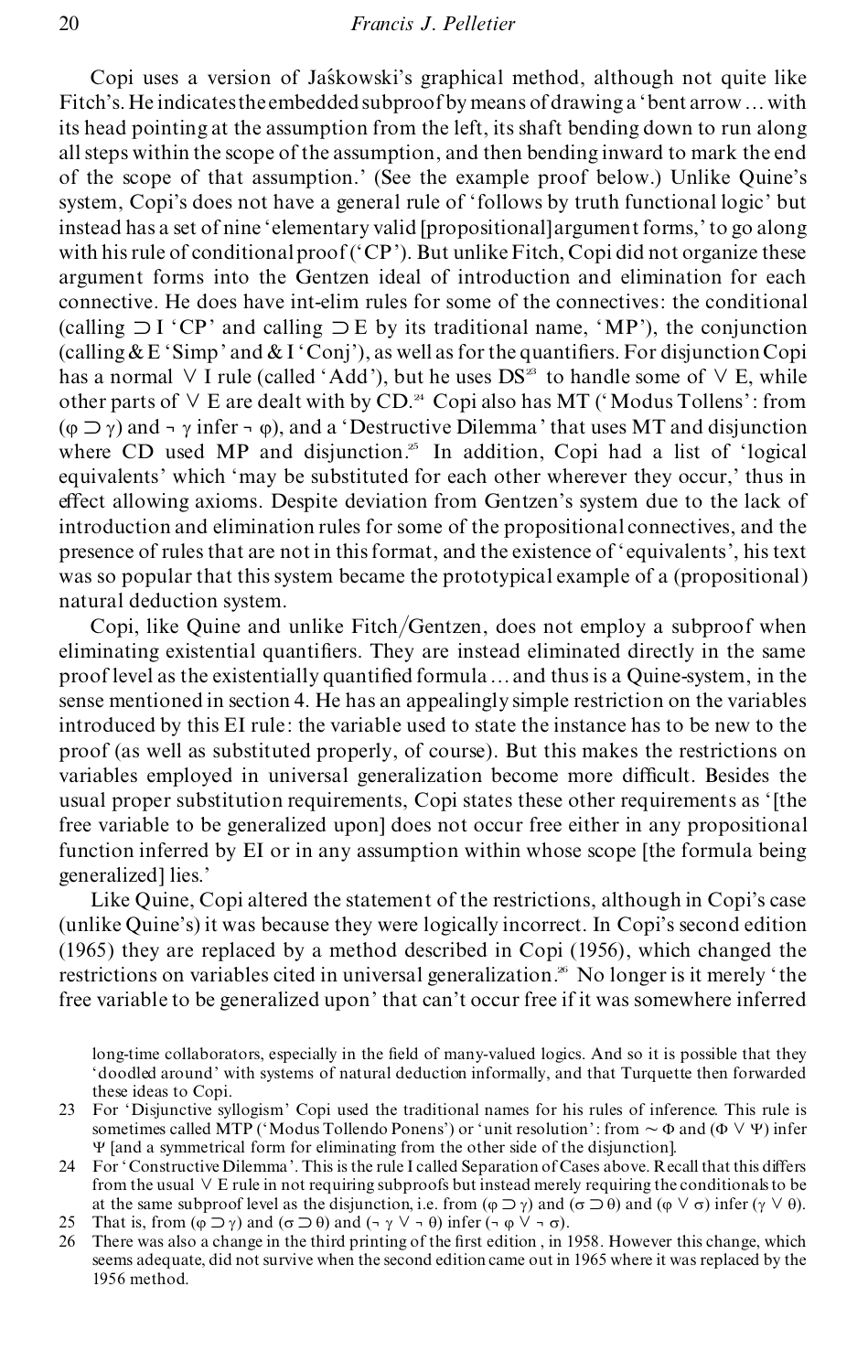by EI, but now it is`*any* free variable in the formula being generalized upon' that can't occur free if it was introduced by EI in any formula. The original error showed that the completeness soundness proofs of the original system were flawed, and they are altered in both (1956) and in the second edition (1965). Copi (1956) says that these errors were `pointed out to me by Professor Donald Kalish'. Ironically, Kalish (1967) also shows that these (1956) changes, which are carried over to the second edition, are also inadequate.<sup>27</sup>

A proof in Copi's system of the example we have been following is:

| — 1. | $(\exists x)(\forall y)$ Fxy                                        |           |
|------|---------------------------------------------------------------------|-----------|
|      | $(\forall y)$ Fzy                                                   | 1. EI     |
| 3.   | Fzw                                                                 | 2. UI     |
| 4.   | $(\exists x)$ Fxw                                                   | 3. EG     |
|      | $(\forall y)(\exists x)$ Fxy                                        | 4. UG     |
|      | $((\exists x)(\forall y)$ $Fxy \supset (\forall y)(\exists x) Fxy)$ | $1-5, CP$ |

Copi's proof. After completing the proof we need to check whether the application of EI introduced a new variable (it did) and whether the w of line 4 was a variable introduced by EI (it wasn't). The fact that line 1 introduced an assumption and from it we generated line 5, is indicated by the arrow and lines, which discharges the line 1 assumption and we infer the conditional on line 6.

#### **8. Suppes**

Suppes (1957) seems to be the next of the natural deduction textbooks to appear, and although it appeared in 1957, the preface says that it was initially a joint book with J. C. C. McKinsey, who `wrote the original drafts of Chapters 9, 10, and 11.' Since McKinsey died in 1953 the book must have been well underway before the appearance of Copi (1954). The preface also remarks that there were `several preliminary editions used in courses since the summer of 1954.' Suppes does not refer to Gentzen or Jaśkowski, nor to Rosser; and there is but one passing reference to Quine (1950a) and to Copi (1954) on p. 81, obviously added as toss-away references immediately before the publication of the book.In section 3 above I pointed out that Suppes's method of representing the structure of subproofs was different from the three classic methods developed by the founders of natural deduction, Jaskowski and Gentzen. And I mentioned that those who might have initially been attracted to Jaskowski's bookkeeping method adopted Suppes's superior method instead.

Like Quine and unlike Fitch or Copi, Suppes has a rule `T' which allows one to `introduce a sentence S in a derivation ifthere are preceding sentencesin the derivation such that their conjunction tautologically implies S.' Recall that when making an assumption in thissystem, the line number is placed into set braces. when applying the rule T of tautological implication (or any otherrule except for conditional proof), one indicates the set of all premises upon which that line depends by forming the union of all premises that the lines appealed to by this use of T depended upon, and placing the result to the left of the line number. As usual, the rule of conditional proof (CP) generates a new line that has a conditional as its main connective, has some formula

<sup>27</sup> See also Parry (1965), Leblanc (1965), and Slater(1966).In the third edition (1967), Copi changed from a Quine system to a Fitch-Gentzen system, presumably on the grounds that it is much easier to state the restrictions on variables. Kalish (1974) claims that the new system is correct, but he also shows that the proof of its soundness continues to be incorrect.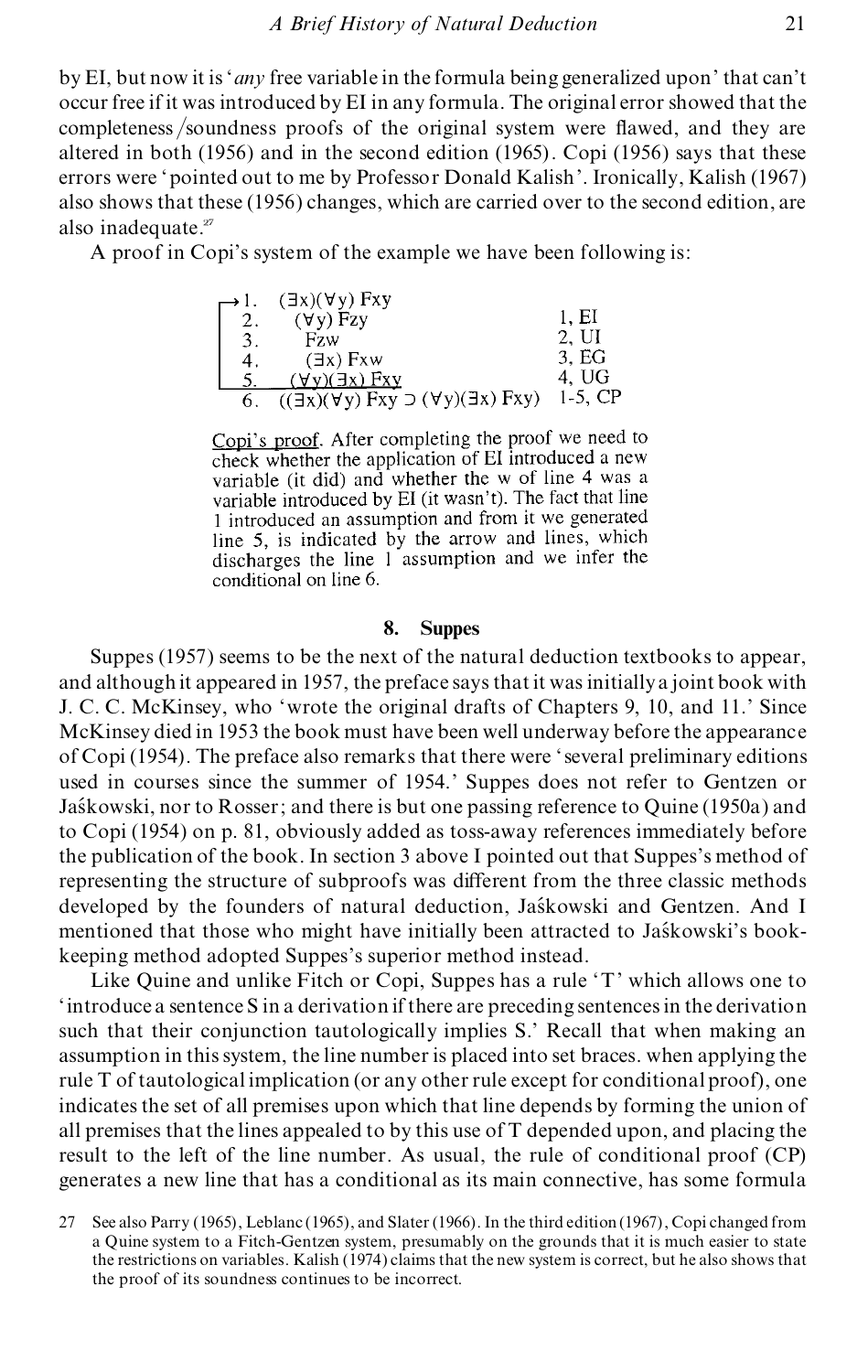that was introduced by the assumption rule as an antecedent, and has some later-inthe-proof formula as its consequent. The set of formulas that this conditional depends upon is: those that the consequent depended upon minus the line number of the antecedent. Suppes's rule  $T$  in effect allows axioms in the system, in the same sense as Quine's TF rule does. Suppes introduces a 'derived rule' of  $\sim$  I to the propositional logic system, calling it 'Reductio', and using it extensively in his examples. Like the  $\supset$  I rule, Reductio requires a subproof as a precondition of its application.

Anotherinnovationof Suppes was to employ the notion of *ambiguous names* to aid with the statement of the quantifier rules. He says that 'the technical device used here [is] apparently new in the literature of first-order logic'  $(p. 81)$ , but that 'the central idea of this approach is related to Hilbert's e symbol' as set forth in Hilbert and Bernays (1934/1939). The idea there was that ' $\epsilon$ xFx' was to designate 'an arbitrary or indefinite  $F'$  about which nothing was known other than that it was  $F$ . Suppes's method was to have an orthographically distinct category of these ambiguous names, separate from the variables and from the constants ('proper names'). He used Greek letters for these arbitrary names, while the variables were roman letters from the end of the alphabet and the constants were roman letters from the beginning of the alphabet. In this way an existential quantifier was to be eliminated (called Existential Specification, ES) by replacing it with a one of these ambiguous names, so long as it is new to the proof.<sup>28</sup> ES does not require an embedded subproof, and so this system is a Quine-system in the sense described above. Existential Generalization (EG) can be the result of generalizing on either a proper or an ambiguous name, or on a variable (these three types form the category of  $'$ term'). Universal Specification (US) can replace its variable of generalization by any term. Finally, Universal Generalization  $(UG)$  can occur only on a free variable and then only if that variable is not 'flagged' (and only if the variable does not occur as a subscript to any arbitrary name in the formula—see the last footnote). Suppes uses the notion of a 'flagged variables' as an aid to stating the UG rule, requiring that any premise of the argument that has a free variable must have that variable *flagged*, which means to indicate any such variable on the line in the proof where that premise is entered. (Suppes does this by writing the variable alongside the justification for the line). Any line that appeals to a line with a flagged variable in its justification will also have that variable flagged. UG cannot apply to a flagged variable.

Proofs in Suppes's system look very much like those in Quine's, except for (a) the appearance of ambiguous names, (b) the notion of subscripting variables, (c) the

28 As with any of the systems we need to make sure that the substitution is proper. Suppes chooses to do this as a matter of conditions on the proper application of rules, rather than giving a separate definition of `proper substitution' and then requiring the rules to embody proper substitution. For example, suppose that from  $(\forall x)(\exists y)$  Fxy we infer Fxa by US and then ES ( $\alpha$  being an ambiguous name). We want to prevent inferring  $(\exists x)$  Fxx from this last formula by EG. One way to do this (followed by Quine, Fitch, and Copi) is to say that Fxx is not a proper substitution instance of Fx $\alpha$  (or perhaps conversely), and this notion of proper substitution is a restriction on using any of the quantifier rules. But Suppes instead decides to say that 'when an ambiguous name is introduced by ES it is to include as a subscript all the free variables occurring in the original formula'. So, in our example the ES rule would have generated  $Fxx_x$ . And now there is a restriction on EG that one may not apply an existential quantifier to a formula using a variable which occurs as a subscript in the formula. Similar strategies are employed in US as well as EG. The notion is also appealed to in UG, but here the background reason is different and can't be dealt with merely on the basis of a proper substitution. it is used to prevent universal generalization on a variable when the formula still has an ambiguous name in it that was introduced after a universal specification. Those familiar with resolution system will see all these restrictions as ways to recognize skolem functions and to deal correctly with them.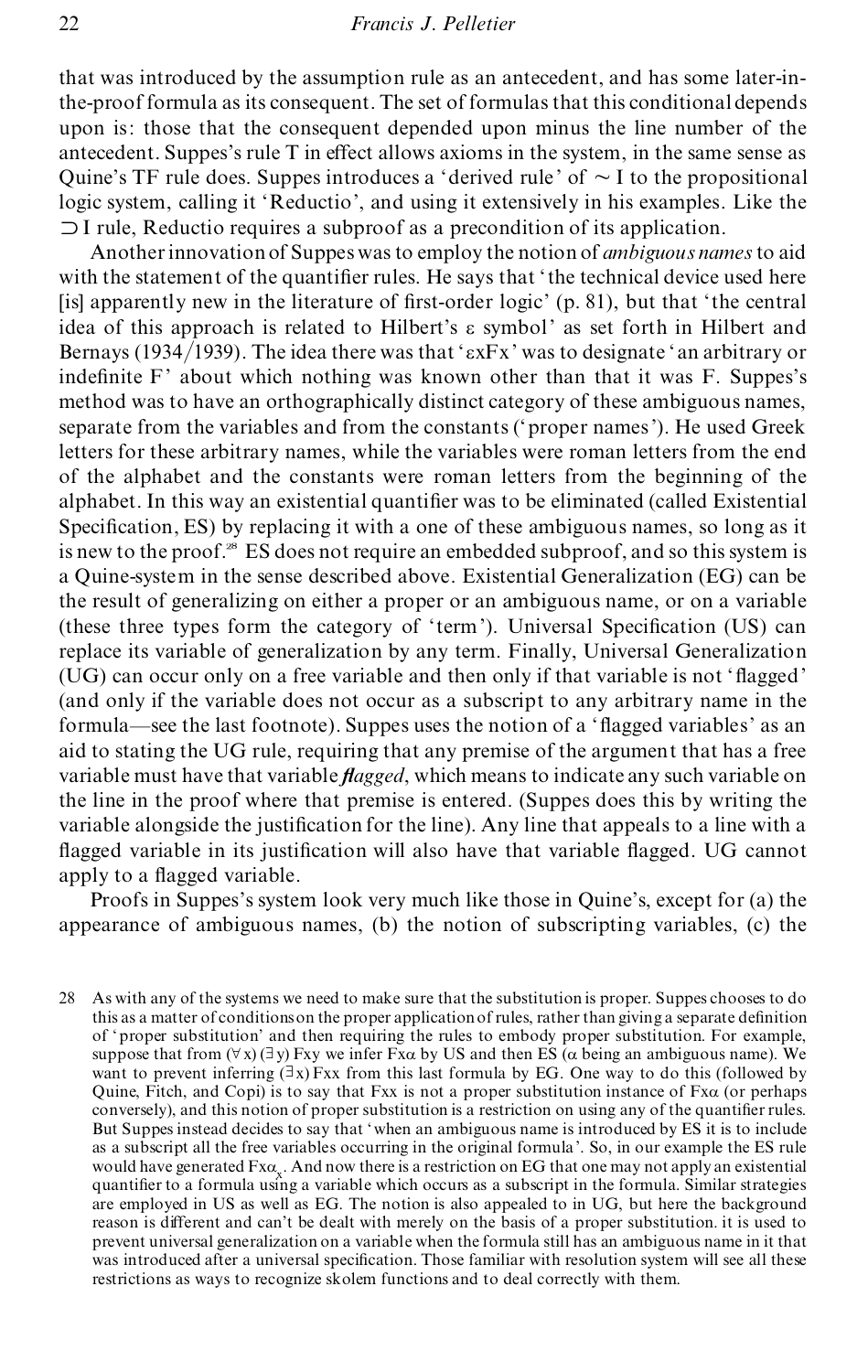explicit marking of which formulas are current premises for each line, and (d) the consequentlack of otherscope-indicatingmethodssuch as \*'s. The proof we have been tracking would look like this:

| $\{1\}$ | 1. $(\exists x)(\forall y)$ Fxy                                        |                |
|---------|------------------------------------------------------------------------|----------------|
| ${1}$   | $(\forall y)$ Fay<br>2.                                                | 1 ES           |
| $\{1\}$ | $F\alpha v$<br>3.                                                      | 2 US           |
| ${1}$   | $(\exists x)$ Fxy<br>4.                                                | 3 EG           |
| ${1}$   | $(\forall y)(\exists x) Fxy$                                           | 4 UG           |
| Ø       | 6. $((\exists x)(\forall y)$ Fxy $\supset (\forall y)(\exists x)$ Fxy) | $(1)-(5)$ C.P. |

Suppes's proof. The ambiguous name  $\alpha$  is introduced by ES. There are no premises that contain free variables, so there are no flagged variables. And there is no use of ES to a formula with free variables in it, so there are no subscripted variables. Line 1 introduces a  $\{1\}$  to indicate it is an assumption or a premise. Each of the lines 2-5 was inferred from a line that had this dependency, and thus they all do also. The dependency is discharged when using conditional proof on line 6, and now there is an empty set of dependencies, showing line 6 to be a theorem.

### **9. The choice points revisited**

As we have seen, in the fundamental textbooks that introduced natural deduction to the `average philosopher', there were many problems with the precise statement of the natural deduction rules for the quantifiers, and we've also seen that the Gentzen ideal of introduction and elimination rules for each connective was followed only by Fitch. Nonetheless, these four systems form the early history of natural deduction as taught to generations of philosophers and mathematicians, and were the acknowledged source of the next wave of elementary logic textbooks, which seem to have overcome the difficulties in stating the quantifier rules and also seem to have settled on *not* having introduction and elimination rules of the Gentzen style for the propositional connectives. This next wave includes Anderson and Johnstone (1962), Kalish and Montague (1964), Lemmon (1965), Mates (1965), and Pollock (1969), as well as later editions of the texts mentioned earlier.

In summarizing the fate of our nine choice points—that is, how they were taken up by later textbooks, both the second wave of 1960s texts and the third wave of  $1970s-1980s$  texts—we would come to these conclusions:

- I. Propositional proof-style is about equally divided between the Jaskowski's graphical method and Suppes's method.
- II. About half the texts 'allow axioms' in the sense of having sets of equivalents or implications and a primitive rule that allows replacement of a line (or part of it) by an equivalent. Pretty much all the other texts have such a rule as a derived rule.
- III. Very few texts in the second and third wave maintained the ideal of int-elim rules for all the propositional connectives and no other rules. (Of the second wave mentioned above, only Anderson & Johnstone maintained this intelim ideal). Most textbooks have a set of elementary propositional rules, rather than a general 'truth functional inference' rule.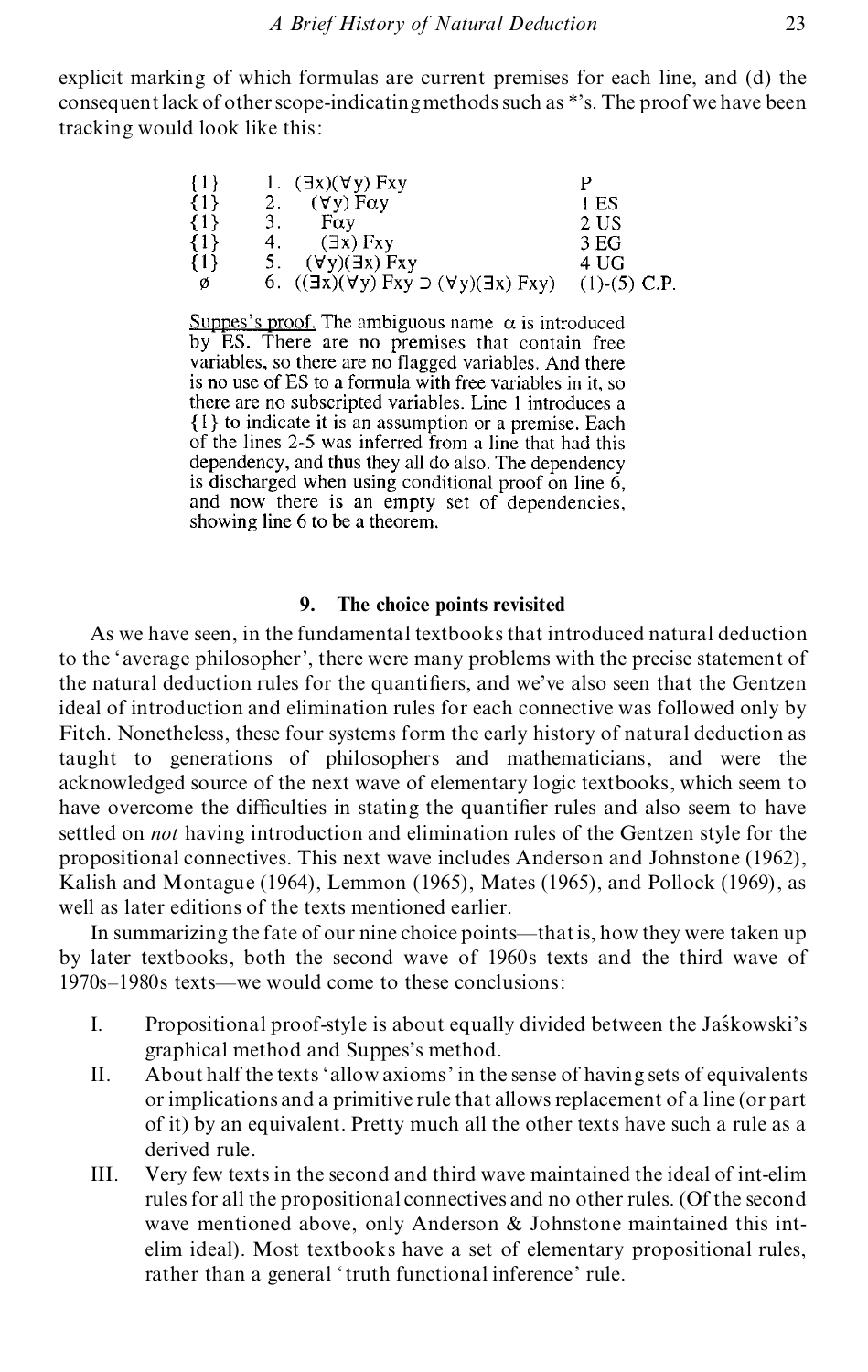- IV. All texts have a primitive subproof-requiring rule  $\supset I$ ; almost all texts have a primitive subproof-requiring rule of  $\sim I$  or  $\sim E$  (that is, some form of reductio); most texts have a subproof-requiring rule of  $\vee$  E, although a strong minority use SC (separation of cases) instead; about half the systems that have a material equivalence ( $\equiv$ ) have a subproof-requiring rule for  $\equiv$ I.
- V. Except for Mates (1965), all authors had primitive universal and existential quantifiers; and even Mates introduced the existential quantifier as a derived symbol and gave it appropriate int-elim rules.
- VI. Somewhat more than half of our authors have employed the  $\exists E$  (subproofrequiring) version of existential quantifier elimination, while the remainder use a version of Quine's EI that does not require subproofs.
- VII. Most authors do allow free variables in premises and conclusions. About half treat them semantically as existentially quantified and the other half as universally quantified.
- IX. The ploy of employing a separate category of `arbitrary names' or `parameters' was not widely adopted.

## **10. Advanced works: Bernays, Feys, Church, Kleene, and Curry**

The works surveyed in the previous sections were all introductory textbooks, and I discussed them so as to show why the term `natural deduction' has come to indicate the types of systems now in the front of the mind of philosophical logicians, most of whom have taken their elementary logic from these textbooks or later ones patterned after these. In addition to the elementary textbooks, there were a number of writings at a high level of sophistication which occurred between the 1934 inception of natural deduction and the widespread acceptance of natural deduction in the late 1950s. The present section aims to cite some of the most influential works of this nature, and to explain why they did not in fact have much of an impact on the 'ordinary philosopher.' The underlying reason for this is that these works were too advanced and complex for these `ordinary philosophers' to comprehend themselves, and the works did not get explained to them by anyone capable of understanding them. For example, the writers of the first wave of textbooks might have explained these works in a 'preface for the instructor', for example, or at least have referred to these works as being worthy of further study. But in fact, of the four textbook authors canvassed above, only Suppes refers to any of the works I am about to discuss, and he does not refer to the relevant area. See Suppes, 1957, 70.

The authors I have in mind here, those authors who first read Gentzen and Jaskowski and who followed up this natural deduction methodology by writing further important expository and exploratory works in this area, are Bernays (1936), Feys (1946), Curry (1950), Kleene (1952) and Church (1956). Of these five authors, Curry's work on natural deduction was much more influential than any of the other's work on natural deduction.For, even within the realm of practicing logiciansthe latter four works had a muted impact so far as Gentzen's natural deduction is concerned. Bernays's work was in the form of mimeographed notes taken at his Princeton lectures. These very interesting notes show that Bernays was aware of the relationship between Hilbert's  $\varepsilon$ -term operator and the use of 'arbitrary names' in the rules of  $\overline{\exists}$ elimination and  $\forall$ -introduction (see p. 73ff). It also gave a quite detailed account of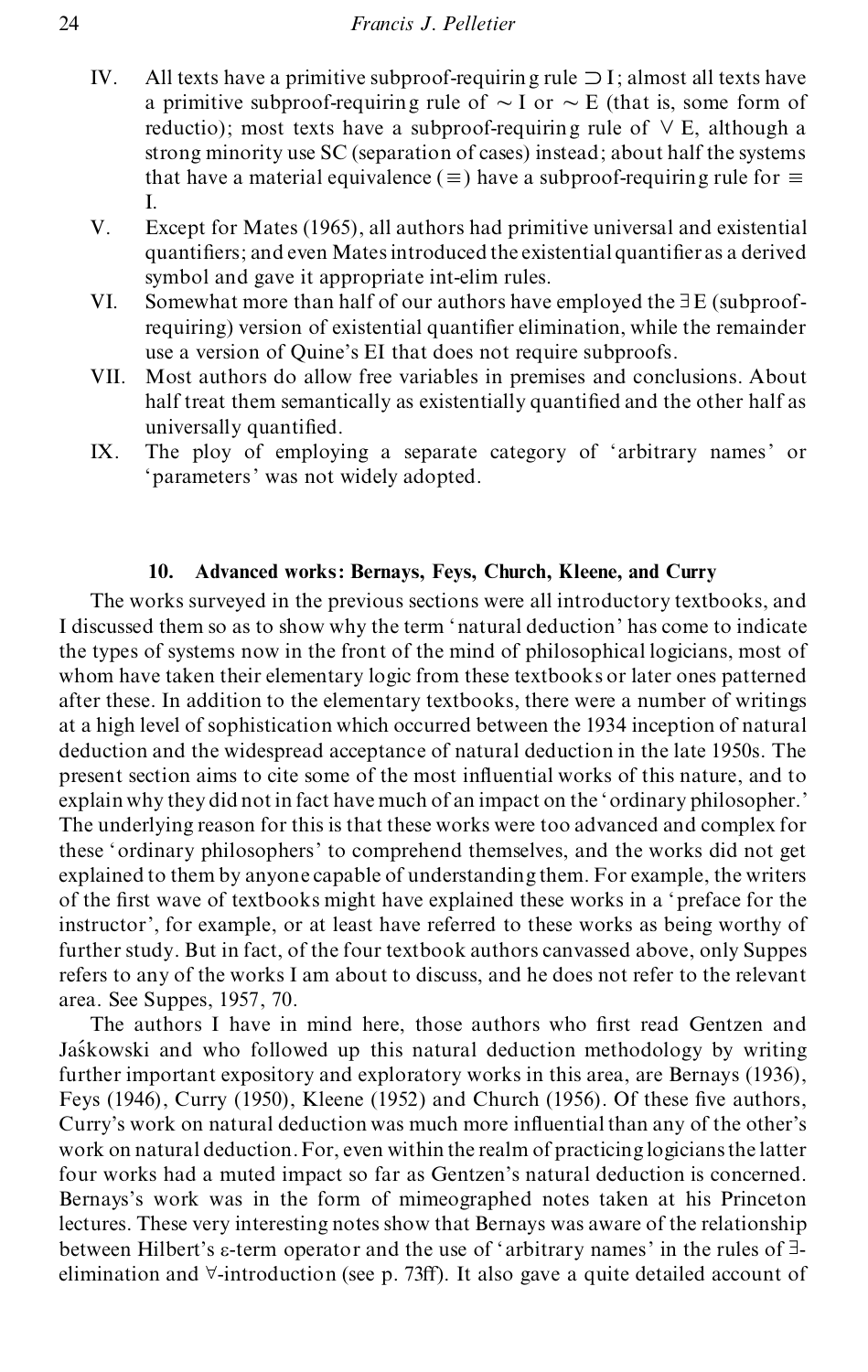Gentzen's natural deduction, although it was rather skimpy on actual proofs in the system. Even though these notes were widely distributed, the fact is that they covered many different topics in addition to an explication of Gentzen's natural deduction systems; and many of these differing topics appeared in other published works of Bernays that did not emphasize the natural deduction aspect but rather concentrated on metalogical topics. It was often these other topics that readers of Bernays found most interesting, and so these readers naturally were more comfortable in reading his works that did not explicate natural deduction. Further, in the realm of logical systems, Bernays was mostly interested in intuitionistic systems and their properties. Many logicians, especially American ones, did not share this interest and did not follow his works carefully (although it is cited in Church 1956, 215n365 and also in Curry 1950 at many places).

Feys (1946) was in French, which set it apart from the majority logic works that were in English or German, and also Feys's interests were always more in the realm of modal logics, culminating in Feys (1965) in which the natural deduction aspects were much subordinated to the modal logic. For these reasons Feys's work on natural deduction did not have much impact (only Curry 1950 refers to it, among the writers here surveyed).

Church's monumental work—which enjoyed a very wide circulation in preliminary versions during the 1940s and early 1950s—does not actually discuss natural deduction systems very much. In the pedagogical body of the book his interest is in teaching an axiomatic system and with proving properties of this system. In the amazingly thorough historical parts of this book the main discussion of natural deduction as an independent manner of describing logic occurs on pp.  $164-165$  where he says

The idea of using the deduction theorem as a primitive rule of inference in formulations of the propositional calculus or functional calculus [first order logic] is due independently to Jaskowski and Gentzen. Such a primitive rule of inference has a less elementary character than is otherwise usual, and indeed it would not be admissible for a *logistic system* according to the definition as we actually gave it [as an object-language logical system]. But this disadvantage may be thought to be partly offset by a certain naturalness of the method; indeed to take the deduction theorem as a primitive rule is just to recognize formally the usual informal procedure (common especially in mathematical reasoning) of proving an im plication by making an assumption and drawing a conclusion.

However, Church also says (p. 94n181), `Advantages of the deduction theorem in this role are largely psychological and heuristic.' Presumably he means that there is no `real 'logical reason to adopt the deduction theorem as a primitive rule, and therefore no `logical' reason to employ natural deduction systems. And so, although Gentzen's natural deduction is mentioned by Church and although this book was known by virtually every logician even before it was finally published, the topic was given so short a shrift that it certainly cannot be said to have encouraged the study of natural deduction by many people. And it certainly seems to have had no impact at all on the early teaching of natural deduction.

Kleene's (1952) advanced textbook contains a substantial discussion of Gentzen's sequent calculus in chapter 15 (the last chapter). However, this book contains no discussion of Gentzen's natural deduction method, and I will show in the next section that these two methods are quite different from each other. Furthermore, this final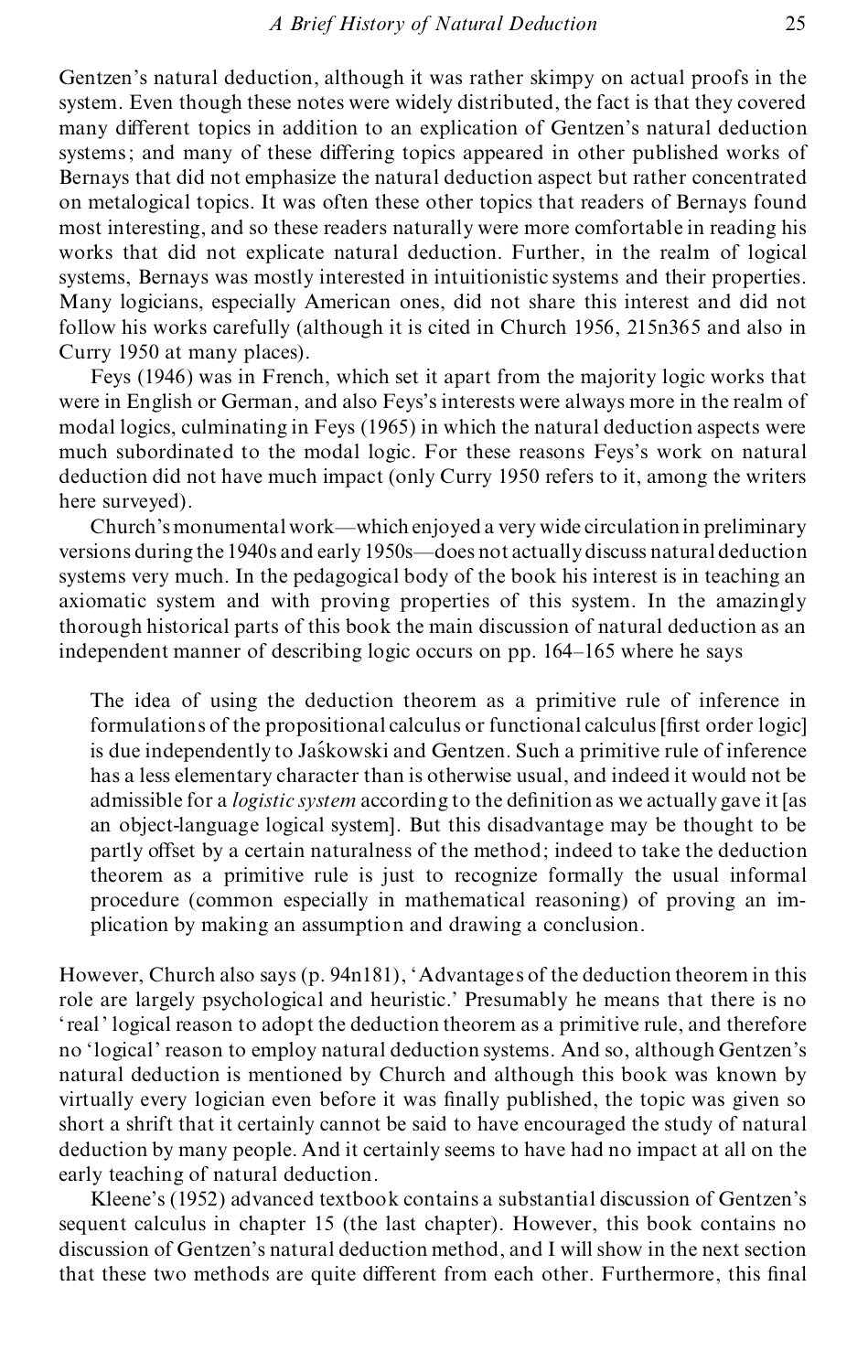chapter of Kleene's textbook is seen, even by Kleene, as only rarely being reached in classroom use  $(pp. v=vi)$ :

The book is written to be usable as a text book by first year graduate students in mathematics (and above)... The author has found it feasible to complete [the first] ten chapters $\dots$  in the semester course which he has given $\dots$  The remaining five chapters can be used to extend such a course to a year course, or as collateral reading to accompany a seminar.

I think it istrue that many logicians became aware of Gentzen's work through its being mentioned in Kleene's book. However, none of these readers will have learned anything about natural deduction from the book, for it is not at all discussed. Those readers who were interested would have been sent to the original source and would have discovered for themselves what Gentzen meant by natural deduction. Part of the reason that they might have become interested is due to Kleene's sections 23 and 24  $(pp. 98-107)$  which contain a discussion of 'Introduction and elimination of logical symbols.' Here Kleene provides `a collection of derived rules' starting with the deduction theorem (renaming it now ' $\supset$ -Introduction') and including int-elim rules for all the connectives and quantifiers. They are stated in this form (the example is  $\vee$ -Elimination):

*If*  $\Gamma$ ,  $A \vdash C$  *and*  $\Gamma$ ,  $B \vdash C$ , *then*  $\Gamma$ ,  $A \lor B \vdash C$ 

Here we can see that this rule is treated as a metalinguistic rule that guarantees the existence of a certain proof (in the *then* clause) if there are proofs of the sort mentioned in the *if* clause. Kleene shows that these rules are all derivable, and hence admissible, by showing how to `unabbreviate' them in favour of an explicitsequence ofstepsin the axiomatic system he has developed. So while these sections of the book illustrate the *strategy* of natural deduction proofs, and incidentally discuss how the restrictions on the variables should go, there is no independently-developed system that embodies natural deduction. But those readers who might be attracted to this sort of logical system would most likely have been directed to Gentzen's original articles and would have found it congenial.

Curry (1950) is a set of five lectures given at Notre Dame University in 1948. 'The book aims to give a self-contained account of the approach to the logical calculus by means of the inferential rules as given by Gentzen in his thesis (Gentzen 1934/35)... In regard to the expository aspect, I share in the opinion that the inferential rules of Gentzen and Jaskowski form one of the most natural and fruitful approaches to the propositional and predicate calculuses' (p. iii). But the book is not elementary: `The exposition attempted here is intended for mature persons... it is assumed that the reader can cope with mathematical arguments of considerable generality and abstractness $\ldots$ , ' (p. iii). Curry says that he has come to believe, on the basis of his investigations into combinatory logic, 'that Gentzen's L-system [the sequent formulation] is really a more profound and, in a sense, a more natural approach than the T-system [Curry's name for the natural deduction N-system].' This perhaps means that the exposition was of more interest to those researchers interested in the metatheoretic properties of L-systems than in natural deduction. (There are in fact only a very few object-language proofs given in the book. It would be very difficult to achieve any expertise in natural deduction merely from looking at the examples.)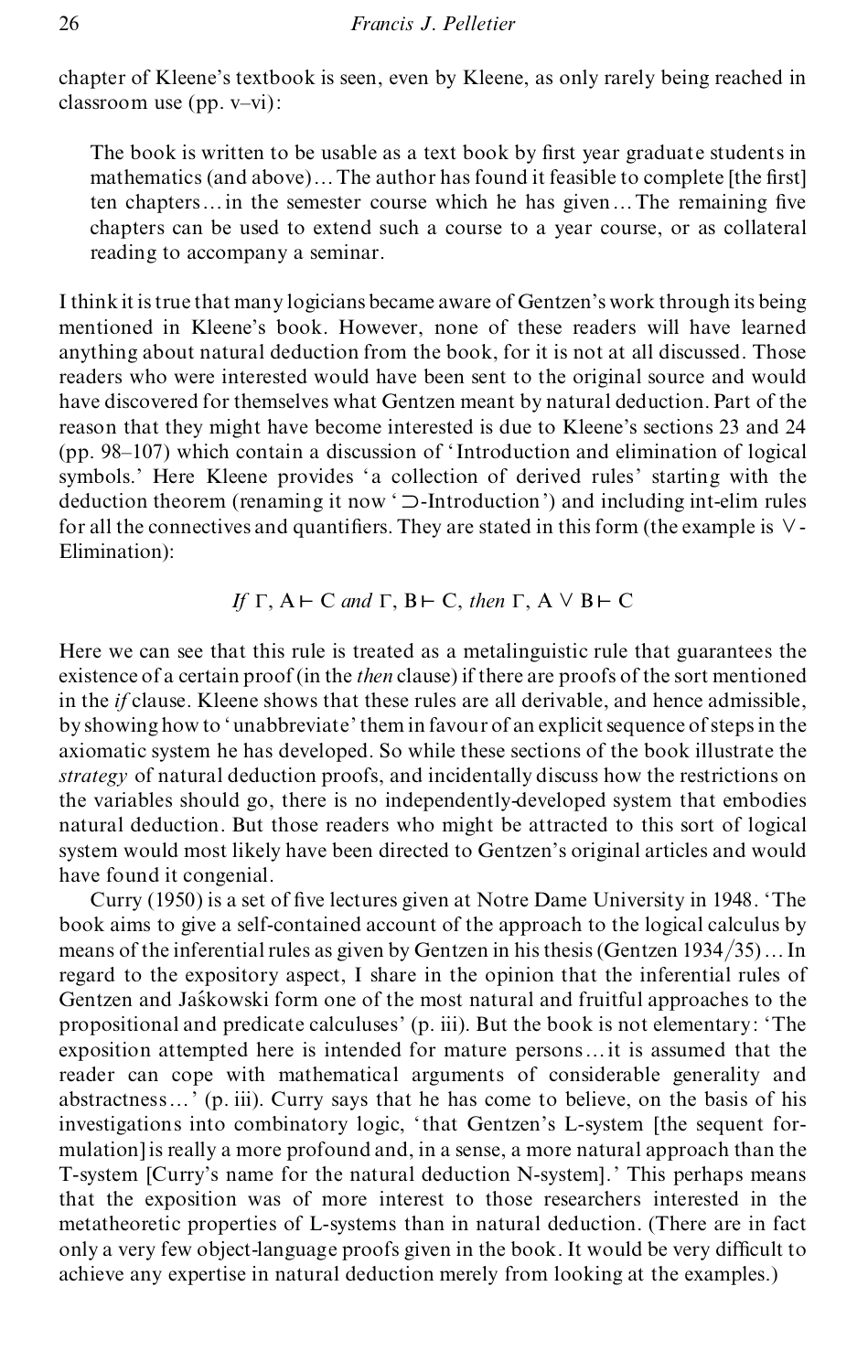Despite the fact that these lectures were merely printed from typescript, they apparently had quite a wide distribution and have been cited by a large number of authors. Curry continued to be a champion of (what he came to call) `the inferential calculus' of Gentzen $*$  (so called because the basic items were statements of valid inferences, rather than axioms.)

My contention is, after examining the works of the authors mentioned in this section, that they played only a minor role in the formation of the stereotype of natural deduction. Instead, they kept alive the formal virtues of the sequent-calculus formulations of Gentzen, and succeeded in drawing the attention of some logicians of the 1940s and 1950s to the Gentzen way of proceeding. But as for establishing the notion of natural deduction in the minds of the philosophical-mathematical community, it was the elementary textbooks that did that.

## **11. Gentzen's sequent calculus**

I have already mentioned that some researchers who became interested in `Gentzen's logical methods' were in fact more attracted to his sequent calculi than to his natural deduction calculi. But this is sometimes obscured because the distinction between the two proof systems is not fully appreciated, and it might be thought that anyone interested in Gentzen's logical systems was thereby interested in his natural deduction logics.

In his  $1934/35$  article, Gentzen in fact spent much more time developing his Lcalculi than he did his natural deduction logics. These L-logics were presented in a format known as *the sequent calculus*, which Gentzen presented in a tree format but where the elements at nodes are sequents rather than simple formulas (as was the case in Gentzen's presentation of natural deduction proofs). A sequent is anything of the form  $\Phi_1, ..., \Phi_n \to \Psi_1, ..., \Psi_k$  where the  $\Phi_i$  and  $\Psi_i$  are ordinary formulas (and either of n and k could be 0).<sup>30</sup> The interpretation of this notation is a matter of some dispute, but a natural understanding is that a sequent asserts the existence of a proof of one of the  $\Psi_i$ 's from the set of premises { $\Phi_1$ , ...,  $\Phi_n$ }. Equivalently one could say that it asserts the existence of a proof from the conjunction of the  $\Phi_i$ 's to the disjunction of the  $\Psi_i$ 's. Gentzen says it is to be interpreted as equivalent to  $((\Phi_i \& \dots \& \Phi_n) \supset (\Psi_1 \vee \dots \vee \Psi_k)),$ presumably meaning equivalent to this formula's being a theorem. There are three types of rules of inference in the L-calculi: one is that all branches of a proof tree start with  $\Phi \rightarrow \Phi$  sequents, and the other two types of rules describe how to extend a proof tree by altering a sequent into another one. These othertwo types of inference rules are called the 'structural' and the 'operational' rules, the former not doing anything to the logical symbols in a proof but only to the structure of the sequents (such as saying that extra premises can be addedto a valid argument, or permuting their order; additionally there is a special rule, `cut'). The operational rules, are always introduction rules for the connectives, but divided into whether the connective is introduced on the left or the right of the $\rightarrow$ . So for each connective there will still be two rules, but now rather than being elimination and introduction they are introduction on the left and introduction on the right.

<sup>29</sup> As evidenced by his (1960}61), the textbook (1963), and various expository articles such as his (1965).

<sup>30</sup> Gentzen also remarks that the natural deduction logics could be formulated with sequents, and then the difference between the N-systems and the L-systems is that the N-systems have  $\hat{k}$  (the number of `conclusion formulas') be 0 or 1.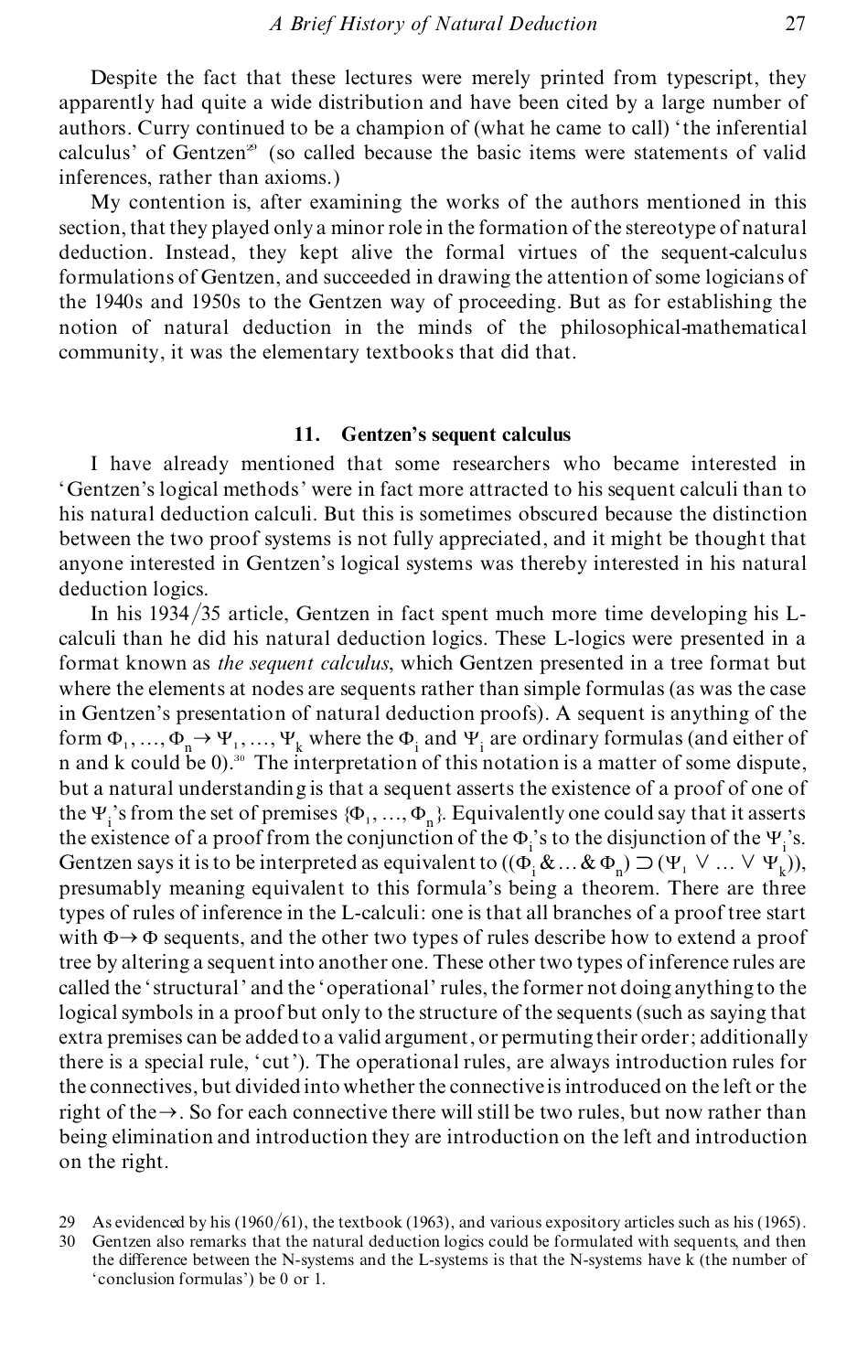These L-systems are naturally interpreted metalinguistally. The rules of inference amount to saying `If there is a proof that looks like such-and-so, then there is a proof that looks like so-and-so.' And a proof tree in an L-system in essence says: `Granted that there are always proofs of  $\phi$  from  $\phi$ , here's a demonstration that there must also be a proof of  $\Psi$  from the set of premises  $\Delta$ . This suggests that  $\rightarrow$  is profitably seen as meaning  ${\vdash}$ , although not everyone agrees with this. Church (1956, 165), for example, says  $\rightarrow$  cannot be interpreted as the metalinguistic  $\vdash$  because it is in Gentzen's object  $language.$ <sup>31</sup>

I will here give a derivation in LJ sequent calculus for the simple theorem  $\sim \exists xFx \supset \forall y \sim Fy$ . That this is a theorem is shown by its being the only formula on the right side of an  $\rightarrow$  which has no formulas on its left side. I have not given all the rules of inference for a sequent calculus, but will trust that citing structural rules like `interchange' will be clear (it permutes the order of elements), that citing the rule `cut' is obvious (it allows one to 'piece together' two derivations where the conclusion of one derivation is a premise of another), and that the reader can follow rules like  $\forall$  I-R (universal quantifier introduction in the right) and  $\sim$  I-L (negation introduction on the left). A sequent below a line is justified by the rule cited beside it on account of the sequent(s) above that line.



It can be seen that each branch of the tree starts with the assertion that there is a proof of a formula from itself, than various rules alter these statements until the two branches can be unified by an application of Cut. Then further modifications are made until we arrive at a sequent with no premises and the desired formula as the sole conclusion.

One might wonder why Gentzen bothered to introduce the rather unnatural Lsystems in addition to the N-systems. Here's what he says:

A closer investigation of the specific properties of the natural calculus finally led me to a very general theorem which will be referred to below as the *Hauptsatz*. The *Hauptsatz* says that every purely logical proof can be reduced to a definite, though not unique, normal form. Perhaps we may express the essential properties of such a normal proof by saying: it is not roundabout. No concepts enter into the proof other than those contained in its final result, and their use was therefore essential to the achievement of that result $\dots$ 

In order to be able to enunciate and prove the *Hauptsatz* in a convenient form, I had to provide a logical calculus especially suited to the purpose. For this the natural calculus proved unsuitable ... [T]herefore, I [developed] a new calculus of logical deduction possessing all the desired properties in both their intuitionistand

<sup>31</sup> Prawitz (1965, 91) puts the point like this: `A proof in the calculus of sequents can be looked upon as an instruction on how to construct a corresponding natural deduction.'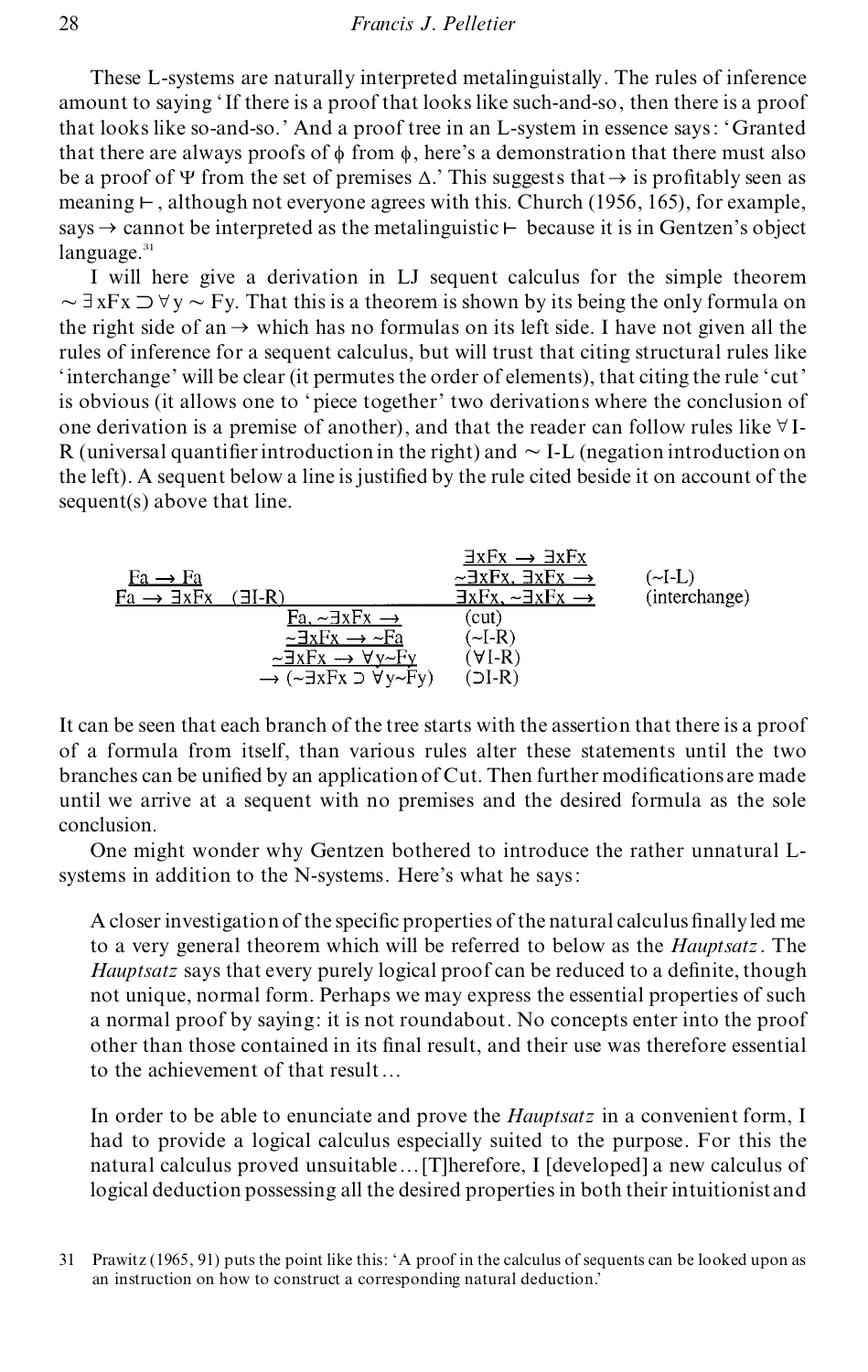their classical forms (`LJ ' for intuitionist, `LK' for classical predicate logic). The Hauptsatz will then be enunciated and proved by means of that calculus... In section V, I prove the *equivalence* of the logical calculi NJ, NK, and LJ, LK, developed in this paper, by means of a calculus modeled on the formalisms of Russell, Hilbert, and Heyting.

The equivalence that is shown is that the same theorems are probable. He thus shows that anything provable in the axiomatic theory can be proved in each of the N- and Llogics, and that a proof in either of these logics can be simulated in the axiomatic theory.<sup>32</sup>

Gentzen proved that for any formula  $\phi$  provable in a N-system, there is a proof tree in the corresponding L-system that has the sequent  $\rightarrow \phi$  as its root, i.e.  ${\vdash \phi}$ . And for each sequent  $\Phi_1, ..., \Phi_n \to \Psi_1, ..., \Psi_k$  that occurs as the root of an L-proof tree there is a proof of  $((\Phi_1 \& ... \& \Phi_n)) k \supset (\Psi_1 \vee ... \vee \Psi_k))$  in the corresponding N-system. But of course N-proofs and L-proofs are quite different: Using Gentzen's methods for the Nsystems we operate directly with the object language formulas and construct a proof tree starting with assumptions, whereas in the L-systems we start with 'trivial proofs' and show that there must exist more and more complex proofs until we have shown that there is a proof of the formula we are interested in from the premises we are given.

The sequent formulation of the N-systems therefore is *not* natural deduction system. It is a metalinguistic proof system, and automated theorem proving programs (as well as people) who use such a formulation to construct proofs (more accurately, to construct proofs that there is a proof) are not employing natural deduction as laid out by Gentzen (or Jaskowski). It may be that there are many nice properties of Lproofs, such as there always being a cut-free proof for any sequent and therefore such proofs always obeying a subformula property. But against this we should look back to the advantages Gentzen claimed for natural deduction proofs and at the method by which he achieved these advantages. And we see that sequent proofs do not embody these advantages, and they fail to embody them precisely because they are not proofs in a natural deduction format.<sup>33</sup>

#### **12. Concluding remarks**

I started this story with the astonishing occurrence of two independent researchers happening upon the identical logical methodology at essentially the same time. 1934 was a propitious year—at least from a logical point of view. The story continued with

<sup>32</sup> Asif this weren't already enough for one article, Gentzen also gave a decision procedure forintuitionist propositional logic and `a new proof of the consistency of classical arithmetic without complete induction.'

<sup>33</sup> Further, it would be wrong to let stand unchallenged Gentzen's belief that natural deduction systems do not also have the same nice metatheoretical properties that the sequent calculi have, or that it is somehow much harder to prove them for natural deduction systems than for sequent systems. Prawitz's (1965) landmark work showed that natural deduction systems in fact have a *Hauptsatz* and all the other properties of sequent systems. And with the correct formulation, they are even easier to prove for natural deduction systems. Here's what Prawitz says (1965, 7): `The result that every natural deduction can be transformed into this normal form is equivalentto what is known as the *Hauptsatz* orthe *natural form theorem*, a basic result in proof theory, which was established by Gentzen for the calculi of sequents. The proof [in the present work] of this result for systems of natural deduction is in many ways simpler and more illuminating.' Allen Hazen remarks, in personal communication, that `to give Gentzen his due, Prawitz only proves his normalization theorem for intuitionisticlogic, and for the  $\vee$ free and <sup>3</sup>-free classical fragment. Proving it for the full classical logic is *much* harder.'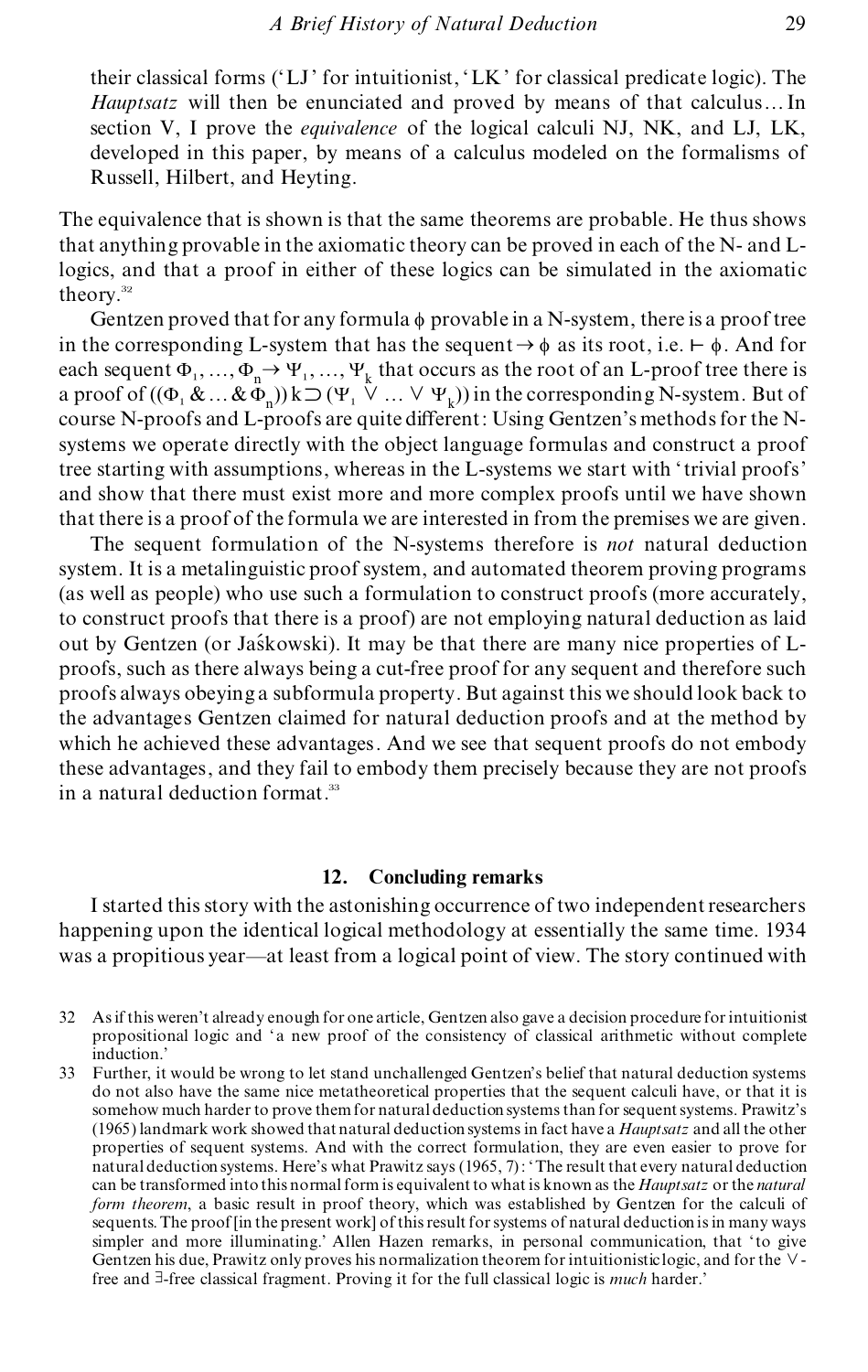these discoveries going `underground', being known only to the logical sophisticates, and being passed from one enlightened initiate to another by mimeographed lecture notes and preprints. But then came the early 1950s when the method became a part of some elementary textbooks; and so popular were these textbooks that within a very short period of time indeed this method of doing logical proofs became the *only* way that the vast majority of philosophers had even heard of. The different directions taken by the different authors on various of the details have given rise to a panoply of systems that are linked mainly through their common history.

And this was a Good Thing.<sup>34</sup>

#### **References**

- Anderson, A. and Johnstone, H. 1962. *Natural Deduction*, *the Logical Basis of Axiom Systems*, Belmont, CA: Wadsworth.
- Anellis, I. 1991. 'Forty Years of "Unnatural" Natural Deduction and Quantification: A History of First-Order Systems of Natural Deduction from Gentzen, to Copi'. *Modern Logic* **2**, 113±152. See also
	- Anellis, I. 1992. `Correction' *Modern Logic* **3**, 98.
- Bergmann, M., Mohr, J. and Nelson, J. 1980. *The Logic Book*, NY: Random House.
- Bernays, P. 1936. `Logical Calculus. Notes by Prof. Bernays with the assistance of F. A. Ficken at Institute for Advanced Study, Princeton, NJ, 1935-36'.
- Bohnert, H. 1977. *Logic: Its Use and Basis*, Washington: University Press of America.
- Bonevac, D. 1987. *Deduction*, Mountain View, CA: Mayfield Press.
- Cellucci, C. 1995. `On Quine'sApproach to Natural Deduction' in P. Leonardi and M. Santambrogio (eds) *On Quine: New Essays*, Cambridge: Cambridge University Press pp. 314±335.
- Chellas, B. 1997. *Elementary Formal Logic*, Calgary : Perry Lane Press.
- Church, A. 1956. *Introduction to Mathematical Logic*, *Vol*. *I*, Princeton: Princeton University Press.
- Cooley, J. 1942. *A Primer of Formal Logic*, NY: Macmillan Co.
- Copi, I. 1954. *Symbolic Logic*, NY: Macmillan Co.
- Copi, I. 1956. 'Another Variant of Natural Deduction', *Journal of Symbolic Logic* 21, 52–55.
- Corcoran, J. 1973. `A Mathematical Model of Aristotle's Syllogistic', *Archiv fur Geschichte der Philosophie*, 191±219.
- Curry, H. 1950. *A Theory of Formal Deducibility*, Notre Dame Mathematical Lectures, No. 6, Notre Dame, IN : Notre Dame University Press.
- Curry, H. 1960}61. `The Inferential Approach to Logical Calculus, Parts I and II', *Logique et Analyse* **3**, 119-136 and 4, 5-22.
- Curry, H. 1963. *Foundations of Mathematical Logic*, NY: McGraw-Hill.
- Curry, H. 1965. `Remarks on Inferential Deduction' in A. Tymieniecka *Contributions to Logic and Methodology :In Honor of J. M. Bochenski*, Amsterdam: North-Holland.
- Feys, R. 1946. 'Les méthodes récentes de déduction naturelle' *Revue philosophique de Louvain* 44, 370-400.
- Feys, R. 1965. *Modal Logics* (edited with additions, by J. Dopp) Louvain: E. Nauwelaerts.
- Fitch, F. 1952. *Symbolic Logic*, NY: Roland Press.
- Frege, G. 1879. *BegriŒschrift*, Halle: L. Nebert. Translation in *Conceptual Notation and Related Articles* (translated and edited) T. Bynum, 1972, pp.  $101-203$ , Oxford: Oxford UP.
- Gentzen, G. 1934/5. 'Untersuchungen über das logische Schliessen', *Mathematische Zeitschrift* 39, 176±210, 405±431. Translated as `Investigationsinto Logical Deduction' and printed in M. Szabo, *The Collected Papers of Gerhard Gentzen*, Amsterdam: North-Holland, 1969, pp. 68–131.
- Hilbert, D. and Bernays, P. 1934}1939. *Gundlagen der Mathematik* vol. 1, vol. 2, Berlin;: Springer Verlag. Johnson-Laird, P. N. and Byrne, R. M. J. 1991. *Deduction*, Hillsdale, NJ : Lawrence Erlbaum.
- Jas!kowski, S. 1934. `On the Rules of Suppositions in Formal Logic' *Studia Logica v*.*1*. Reprinted in S. McCall, 1967. *Polish Logic 1920-1939*, Oxford: Oxford University Press, pp. 232-258.

34 I am grateful to John Corcoran, Renée Elio, Allen Hazen, David Israel, Bernie Linsky, Grigori Mints, Dave Sharp, Patrick Suppes, Geoff Sutcliffe and an anonymous referee for discussions on this topic, and to NSERC grant OPG5525 for its support over the years of my investigations into logic and automated reasoning. This paper was prepared mostly while I was a visitor at Stanford University's Center for the Study of Language and Information. I wish to thank John Perry and Ed Zalta for their hospitality while I visited, and for providing a nice environment in which to pursue intellectual activities of whatever nature.

Kalish, D. 1967. `Review ofI. Copi *Symbolic Logic*, *2nd Edition* '.*Journal of Symbolic Logic* **32**, 252±255.